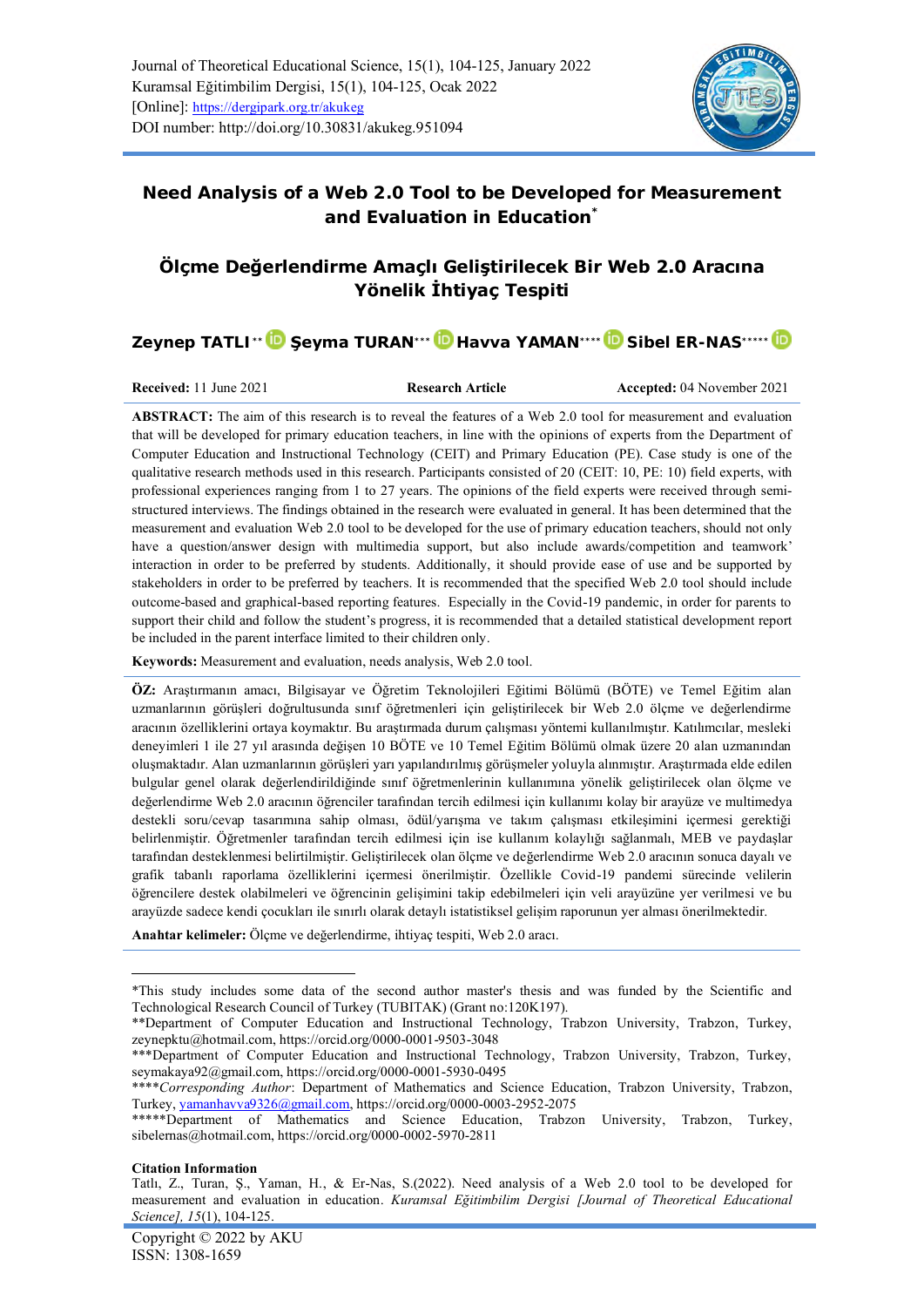Serious changes have been experienced in all areas of life, especially in health and education, since the COVID-19 outbreak was declared as a "pandemic" by the World Health Organization on March 11, 2020 (WHO, 2020). Many countries have had to suspend face-to-face education. Globally, at least 1.5 billion students are affected by the COVID-19 pandemic (UNESCO, 2020a; UNICEF, 2020). Approximately 25 million students' training has been carried out in Turkey with distance education (UNESCO, 2020b). Primary and secondary level educational activities have been carried out through national television broadcasts and the Education Information Network (EIN) (Özer, 2020). This distance learning process is considered "emergency distance education" (Eken et al., 2020; Hodges et al., 2020; Tatlı et al., 2021).

Emergency distance education can be defined as an effort to continue education with available opportunities until the crisis disappears (Hodges et al., 2020). One of the most important problems in this process is how to conduct measurement and evaluation (ME) activities with distance learning (Bozkurt et al., 2020). Due to the continuing effects of the pandemic, the students passed the class without conducting ME activities, as in many countries (Karadağ, 2020). ME activities which provide feedback about the educational process are extremely important in determining the effectiveness. However, process-oriented feedback or ME approaches could not be used sufficiently in the pandemic (Bozkurt, 2020; Can, 2020). In this context, giving feedback to students, families and teachers is of great importance in evaluating its effectiveness during the emergency distance education process (Bozkurt, 2020; Keskin & Kaya, 2020). Teachers mostly use digital documents (slides, essays, books, etc.), z books, videos, etc., in the emergency distance education process. Although they use teaching materials (Bakioğlu & Çevik, 2020; Burke & Dempsey, 2020), it is stated that they do not have the necessary skills, especially for ME (Adıgüzel, 2020; Durak & Seferoğlu, 2017). The most fundamental reasons for teachers' technology usage inability are shown as deficiencies in technical support and their inadequacy in information and technology literacy (Elmahdi et al., 2018). Despite teachers' shortcomings, students who are 21stcentury learners use technology more effectively (Karaoğlan-Yılmaz & Binay-Eyüboğlu, 2018; Pamuk et al., 2012; Prensky, 2010).

The gap in technology usage skills between teachers and students can be reduced with the Web 2.0 tools that allow computer users to design and develop their own interactive tools (Tatlı, 2019). Web 2.0 tools offer users the opportunity to access, process and share information in different formats. Also, Web 2.0 tools are easy to create interactive content and rapid feedback, especially in the distance education process (Almazon et al., 2011; İnal & Arslanbaş, 2021). While learning-teaching environments are transferred to the digital platform in the distance education process, ME activities are mostly carried out with paper and pencil (Brader et al., 2014; Chiheb et al., 2011; Süral & Girmen, 2019). However, by using Web 2.0 tools, students can answer questions online, receive instant feedback and perform activities by enjoying the process (Tatlı, 2019). Web 2.0 tools for ME activities support different question types, such as game-based, multiple-choice, true/false, open-ended, gap-filling, puzzles. Moreover, questions developed in these tools allow the use of multimedia elements, such as text, sound, picture and video (Bower, 2015; Tatlı, 2019). In the literature, it is recommended that Web 2.0 tools be used for the ME process to support teachers' and students' knowledge, experience and skills (Amoroso, 2005; Bakar & Avan, 2019;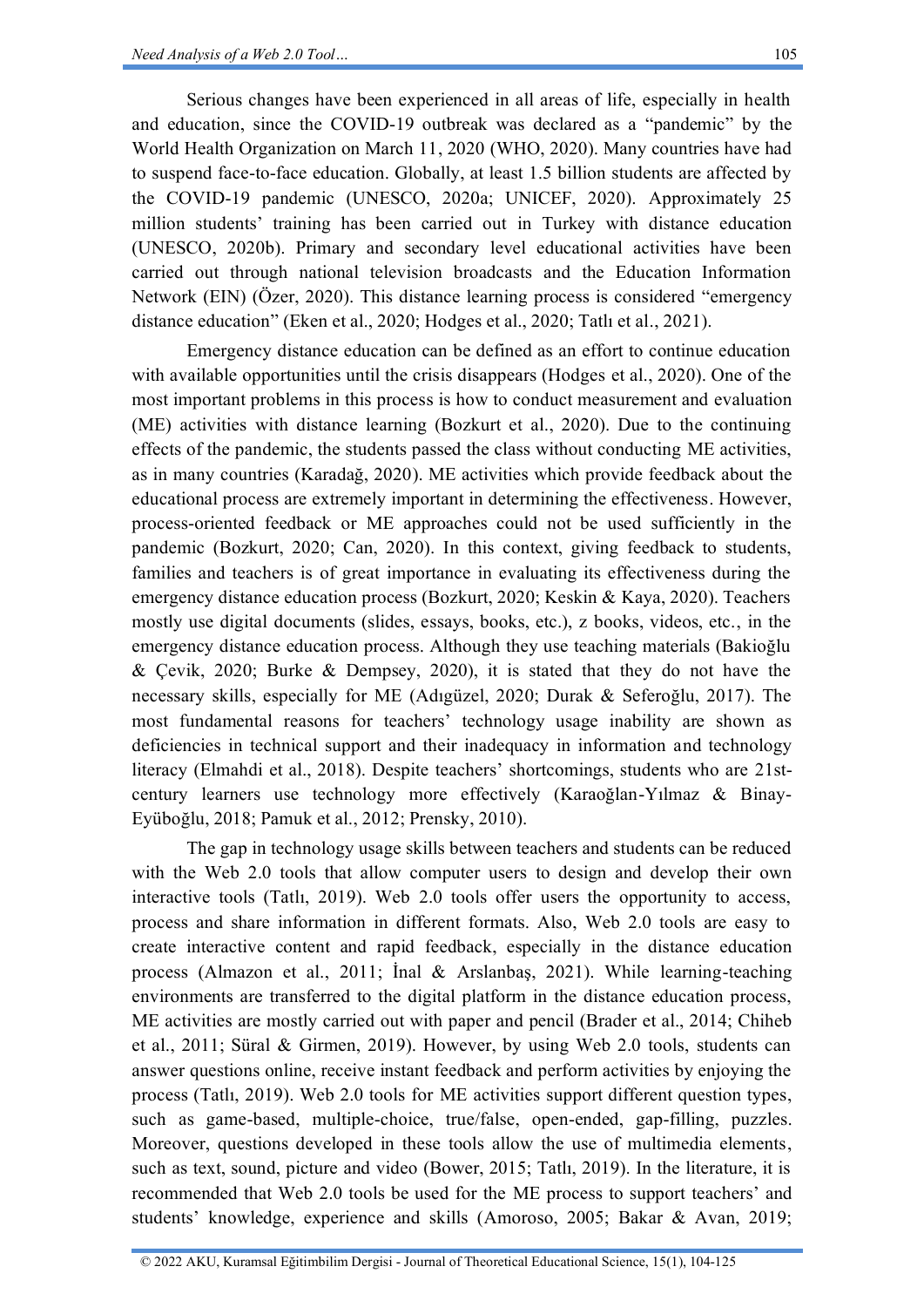Elmahdi et al., 2018; Harvey, 2019; Süral & Girmen, 2019; Taşlıçay-Arslan, 2019; Yurdugül & Bayrak, 2014). In the education process, formative evaluation is important in terms of determining the contribution of activities to the development of students and monitoring the long-term development of students (Ministry of National Education [MoNE], 2020). Therefore, Web 2.0 tools come to the forefront in terms of providing feedback in the formative evaluation process (Çelebi & Satırlı, 2021; Çelik, 2021; Kayacan & Ulker, 2020; Özpınar, 2020). The number of Web 2.0 tools that teachers and students use for ME is increasing day by day, but a different feature of each tool stands out (Albion, 2008; Kapuler, 2014; Orhan-Göksün et al., 2018; Tatlı, 2019).

There are many Web 2.0 tools that can be used for ME. However, a different feature comes to the fore in each of them when these tools are examined. While some of these tools have a structure that allows for the preparation of different types of questions and the archiving of the prepared questions, some of them do not have the feature of editing the developed content, Turkish language support, multimedia support for feedback, free use and class-based analysis. Also, the features of student, teacher and parent interfaces differ in these different Web 2.0 tools. Among these tools, such as LearningApp and Wordwall stand out as they contain gamification elements in different question types, while detailed analysis information about the results is provided to both students and teachers in the Kubbu tool (Tatlı, 2019). While some of the Web 2.0 tools with different features offer Turkish language support (Surveymonkey, LearningApps, Quizlet, Gradecam, Baambozle, Classflow, Microsoft Forms), most of them do not. There are different paid (Surveymonkey, Quizmaker) and free (LearningApp, Wordwall) versions of Web 2.0 tools. Most paid Web 2.0 tools offer limited time and fewer activities to their users as a free version. In addition, very few Web 2.0 tools have the ability to enrich the feedback with audio, visual and text (Quizizz). Apart from these, there are also Web 2.0 tools that only include visual feedback (Bamboozle, Clasflow, Classkick, Naiku, Quizalize). Considering the foreign language proficiency of primary school students, the limited number of Web 2.0 tools with a native language support appears as another limitation (Tatlı et al., 2019). Especially considering the characteristics of today's learners, providing written feedback to students who shorten the sentences, prefer symbols and emoji to be faster is a major limitation (Çakır  $\&$ Topçu, 2005; Günther, 2007). Another striking limitation is that all Web 2.0 tools do not have the ability to create classes and archive student detailed data since the main purpose of online ME tools is to collect data from large groups (Evans & Mathur, 2005). Although Web 2.0 tools (Kubbu, Kahoot) inform the student and teacher about the outcome of the material, the parent is not included in this process. In most Web 2.0 tools developed for ME, materials are even sent to participants via links. Further, Web 2.0 tools (Quizizz, Socrative) that have the ability to create a class and assign students to the class within the application are quite limited.

Given the features mentioned above for ME purposes, there is a need for developing a new Web 2.0 tool for the primary school level, combining the advantages of existing Web 2.0 tools and excluding the negative features. It was considered appropriate to develop the Web 2.0 tool for this primary level, as it includes the fundamental cognitive objectives of different disciplines such as Science, Social Studies, Native Language, and Mathematics and it is also rich in developing materials for each discipline. The primary school level forms the basis of the future education life,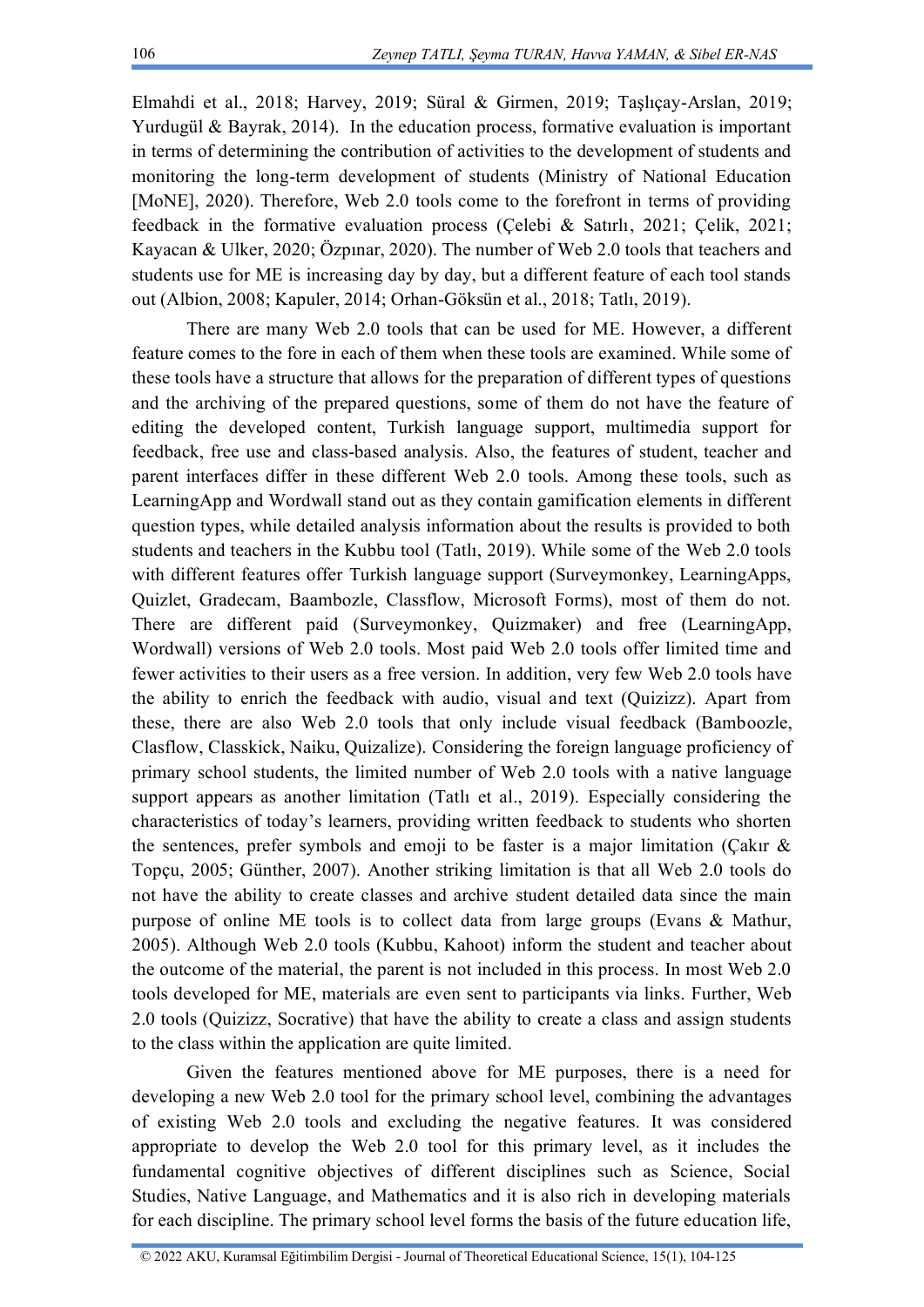allows the use of different types of questions and basic lessons are shaped at this level, it is important to develop a Web 2.0 tool for ME for this level. Based on this need, it is aimed to reveal the features of the Web 2.0 tool that will be developed for primary education teachers, in line with the opinions of experts from the Department of Computer Education and Instructional Technology (CEIT) and Primary Education (PE). In this context, PE and CEIT field experts were consulted on the features that should be included in the design and feedback of the tool and their needs were required to increase the tool efficiency and interface design. Within the scope of primary education level, it was deemed appropriate to consult CEIT and PE field experts because of their knowledge and experience on the features of Web 2.0 tools. In the determination of the interviewed field experts, "the existence of a publication about Web 2.0 tools or the use of different Web 2.0 tools in teaching processes" was taken as a criterion. Thus, it is thought that this situation will contribute to obtaining more valid data by revealing the features of the Web 2.0 tool to be developed.

Based on all this, it is aimed to reveal the features of a Web 2.0 tool for ME that will be developed for PE teachers, in line with the opinions of CEIT and PE field experts in the research. Within the scope of this purpose, the sub-problems of the research are presented below.

In the Web 2.0 tool that will be developed for ME, according to field experts;

- 1. Which elements should be included in the design of the Web 2.0 tool?
- 2. How should the feedback be designed?
- 3. What should be considered in order to be preferred by students?
- 4. What should be considered in order to be preferred by teachers?
- 5. Which student information should be included in the student, teachers and parent interface?

#### **Method**

#### **Research Design**

Since it is aimed to reveal the features of a Web 2.0 tool for ME that will be developed for PE teachers, in line with the opinions of CEIT and PE field experts, case study was used in the research. Case study is a method in which one or more events, settings, programs, social groups or other interconnected systems are examined in depth (Yin, 2002). The most important advantage of this method is that it allows focusing on a specific situation of a problem. The use of case studies was deemed appropriate because it is a preferred method when asked what, how and why it differs from many research methods (Aytaçlı, 2012).

#### **Participants**

The opinions of CEIT field experts were taken regarding the basic features and design elements of the Web 2.0 tool for ME, which is planned to be used at the primary school level. The opinions of PE field experts were also consulted about the Web 2.0 tool' features for meeting the needs of PE teachers and its suitability for the characteristics of primary school students. Field experts were selected by criterion sampling. Criterion sampling is the inclusion of people, events, objects or situations with the qualifications determined in relation to the problem (Büyüköztürk et al., 2015).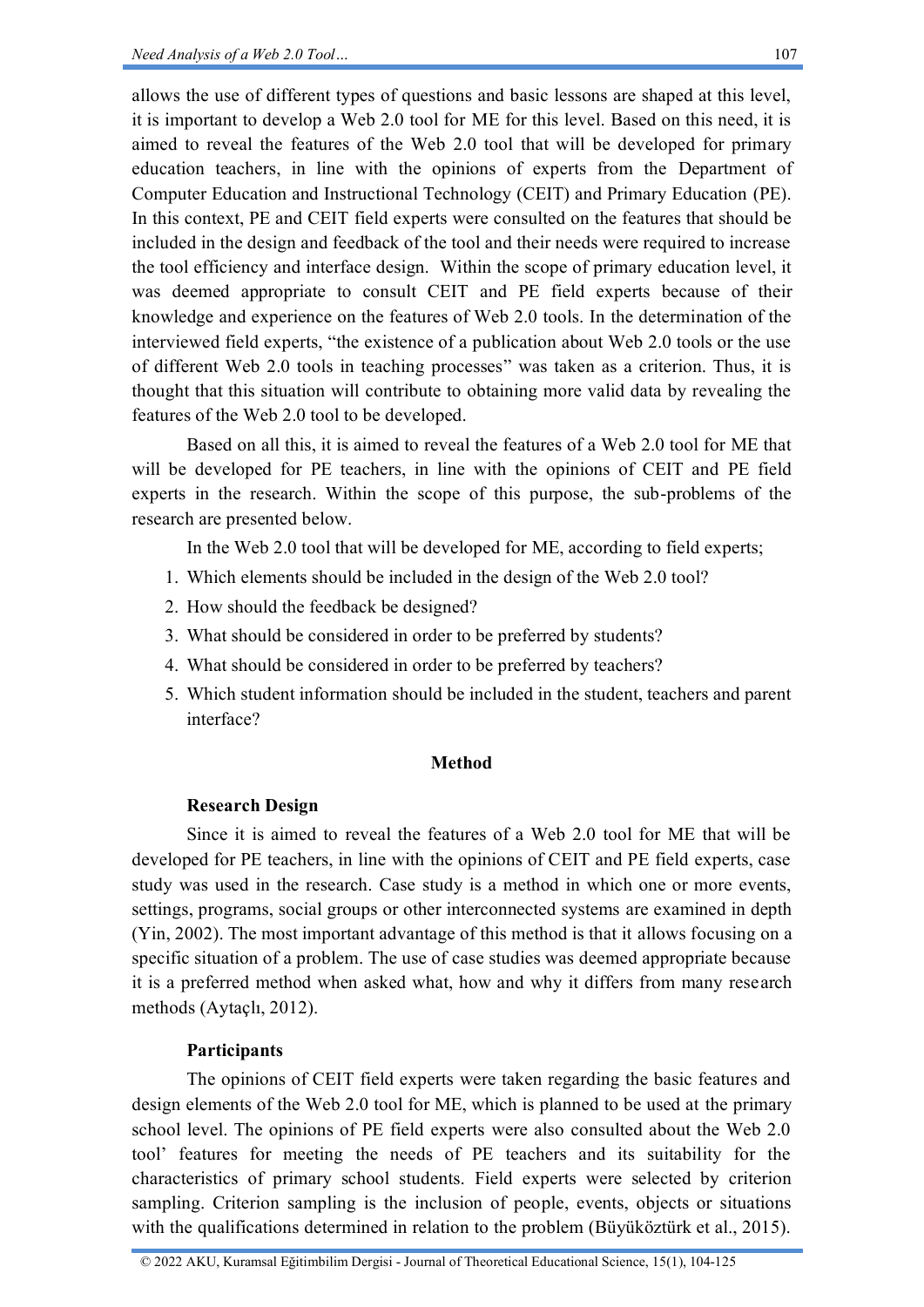Criterion sampling was found appropriate since "the existence of a publication about Web 2.0 tools or the use of different Web 2.0 tools in teaching processes" was taken as a criterion in determining the participants of the research. The distribution of the participants according to their gender and professional experiences is given in Table 1. As seen in Table 1, 10 CEIT (3 female, 7 male) and 10 PE (4 female, 6 male) field experts with professional experiences ranging from 1 to 27 years were included in the research.

# Table 1

| Computer education and instructional technology field experts |        |                            |                 | Primary education field experts |                            |
|---------------------------------------------------------------|--------|----------------------------|-----------------|---------------------------------|----------------------------|
| Code                                                          | Gender | Professional<br>experience | Code            | Gender                          | Professional<br>experience |
| B1                                                            | Male   | 8                          | T <sub>1</sub>  | Male                            | 11                         |
| B <sub>2</sub>                                                | Male   | 18                         | T <sub>2</sub>  | Male                            | 23                         |
| B <sub>3</sub>                                                | Male   | 11                         | T <sub>3</sub>  | Male                            | 26                         |
| <b>B4</b>                                                     | Female | $\overline{4}$             | T <sub>4</sub>  | Male                            | 18                         |
| B <sub>5</sub>                                                | Male   | 6                          | T <sub>5</sub>  | Male                            | 9                          |
| <b>B6</b>                                                     | Male   | 8                          | T <sub>6</sub>  | Female                          | 27                         |
| B7                                                            | Male   | 8                          | T7              | Female                          | 14                         |
| B <sub>8</sub>                                                | Female | 14                         | T <sub>8</sub>  | Male                            | 16                         |
| <b>B</b> 9                                                    | Male   | 9                          | T <sub>9</sub>  | Female                          | $\overline{4}$             |
| <b>B10</b>                                                    | Female | 17                         | T <sub>10</sub> | Female                          | 1                          |

*The Participants of the Research*

The data collection process of the research started with the determination of the tools used by the field experts and the reasons for preferring these tools. Accordingly, Web 2.0 tools used by field experts for ME are presented in Figure 1.





<sup>© 2022</sup> AKU, Kuramsal Eğitimbilim Dergisi - Journal of Theoretical Educational Science, 15(1), 104-125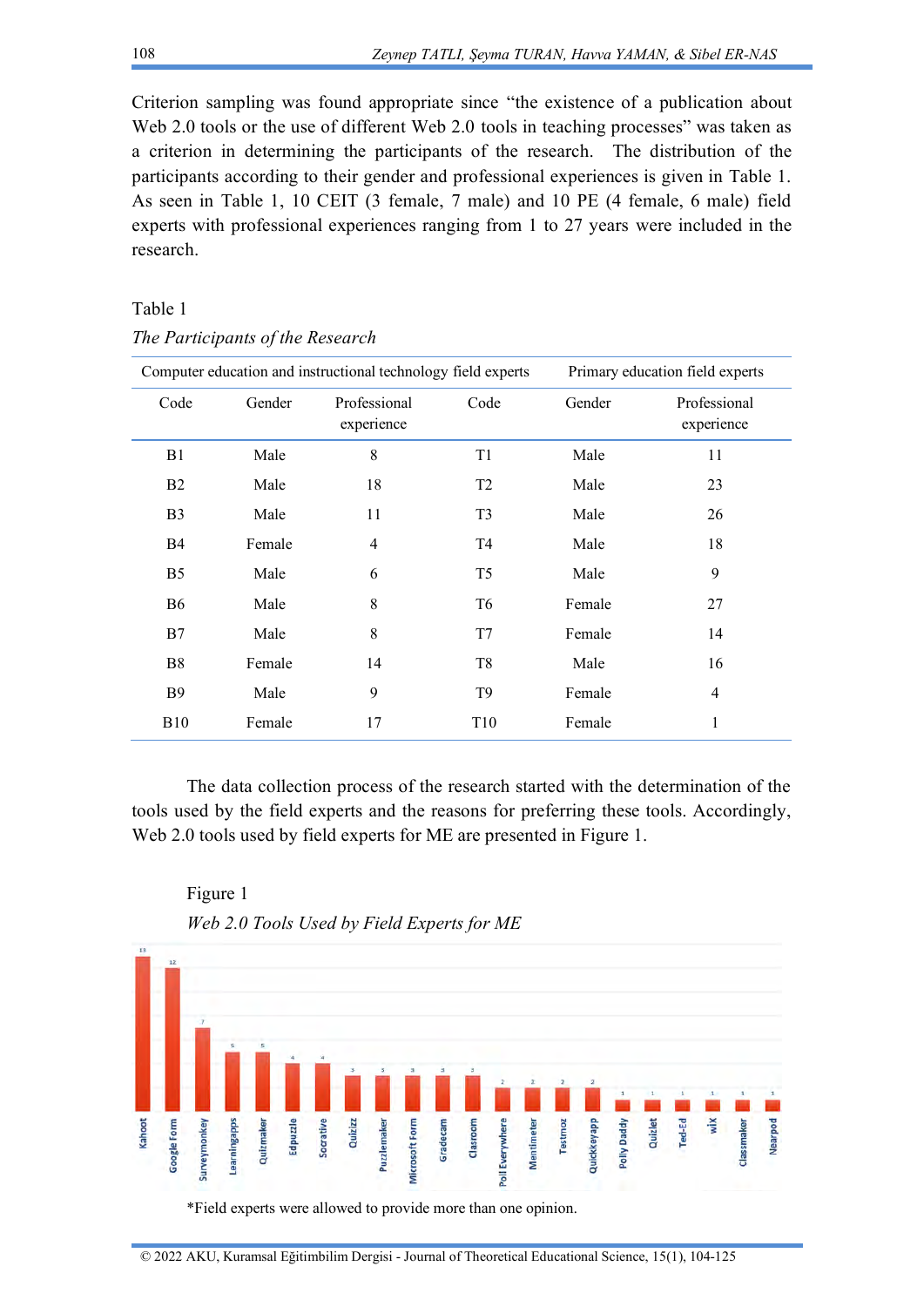When Figure 1 is examined, it can be seen that field experts use a total of 22 different Web 2.0 tools for ME purposes. Among these tools, it is seen that they mostly prefer Kahoot (*f*=13), Google Form (*f*=12), Surveymonkey (*f*=7), Learningapps (*f*=5), Quizmaker  $(f=5)$ . The factors affecting the preferences of the field experts in the Web 2.0 tools they use for ME are presented in Figure 2.

# Figure 2

*The Factors Affecting the Preferences of the Field Experts in the Web 2.0 Tools They Use for ME*



\*Field experts were allowed to provide more than one opinion.

When Figure 2 is examined, the factors affecting the preferences of the field experts in the Web 2.0 tools they use for ME purposes are categorized under two main categories: "Design" (*f*=40) and "Feedback" (*f*=8). When examined specifically in the design category, it is seen that the specified tool is mostly funny  $(f=15)$ , usability  $(f=11)$ and accessibility  $(f=8)$ . While B5 expresses the preference of the tool because of its fun as *"... because it creates a fun environment for all ages ...",* B6 explains its usefulness as *"… it is very easy to make changes and prepare on it".* Under the feedback category, field experts indicate that they prefer the Web 2.0 tool, as it allows for instant evaluation. B3 expressed this situation as *"It provides a quick and effective assessment in this process".*

# **Data Collection Tool**

Within the scope of determining the features of the ME Web 2.0 tool to be developed for PE teachers in the research, the opinions of the field experts of the CEIT and the PE Teacher Department experts were received through semi-structured interviews. In the process of creating the form used in online interviews, a question pool was created by first examining the literature and a draft form was prepared. The developed draft interview questions were submitted to the opinions of eight field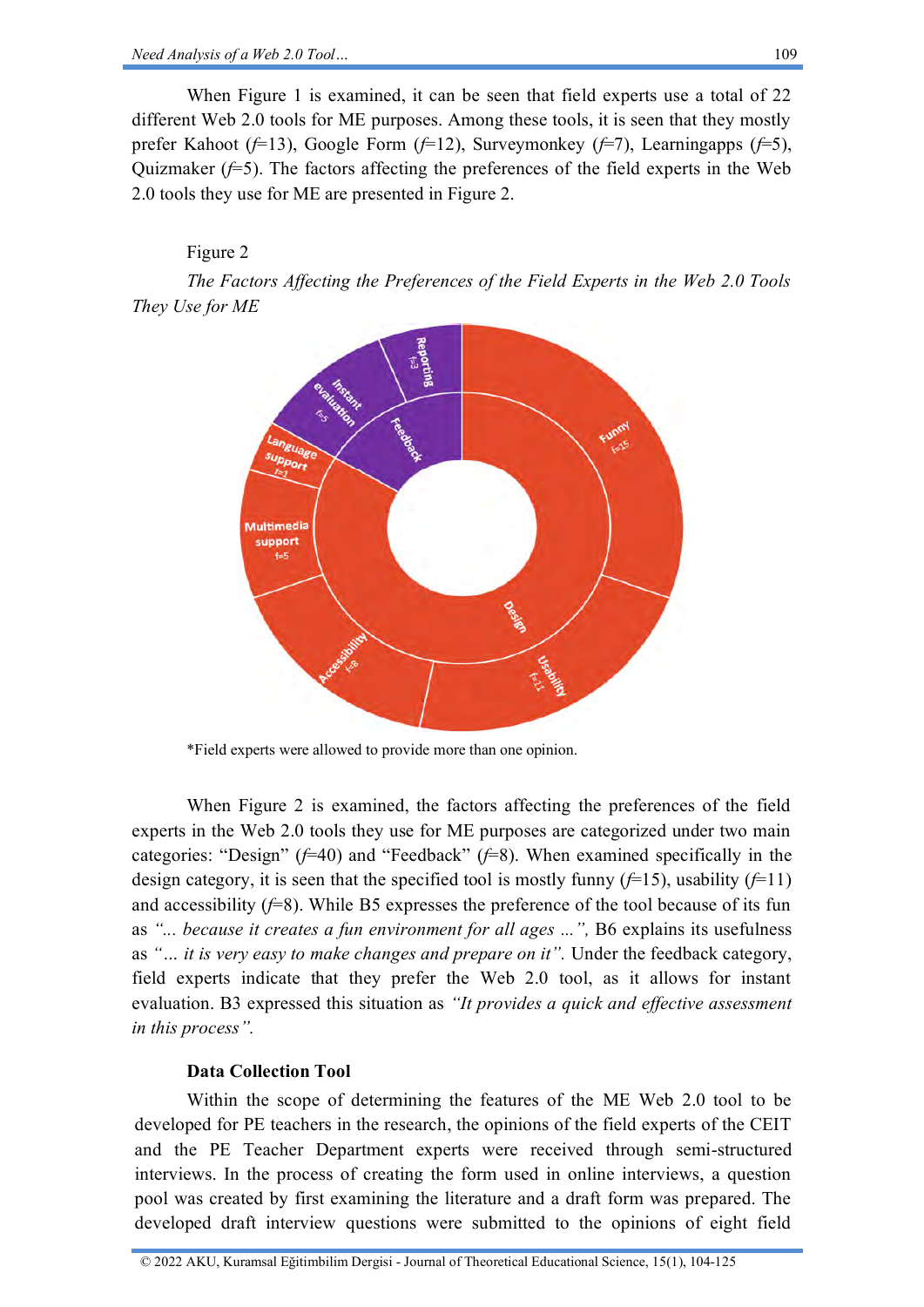experts  $(f_{\text{CEIT}}=3, f_{\text{primary education}}=3, f_{\text{mathematics education}}=1, f_{\text{science education}}=1)$  within the scope of the validity research. In order to examine the interview questions from a general framework, it was tried to ensure the diversity of the field experts. According to expert opinions, 3 questions were removed, 4 questions were combined, and probes were added to 2 questions. Two experts were consulted to check the suitability of the questions in terms of Turkish grammar and expression. The final form of the interview questions was given within the framework of expert opinions (Appendix 1).

After the final form of the interview questions was given, a pilot application was carried out with 3 field experts (not included in the participants). As a result of the pilot application, it was seen that field experts wanted an explanation about the concept of Web 2.0 for ME. For this reason, an information note about Web 2.0 tools has been added to the interview form.

# **Data Collection Process**

Online interviews were conducted with field experts using Zoom and Google Meeting video conferencing platforms. While starting the interviews, the researcher introduced herself and explained the purpose of the research. The researcher gave information about the estimated duration (30-45 minutes) and content of the interview. Interviews were conducted after the approval of the field experts was obtained. Each interview lasted an average of 30-45 minutes. Only interview questions were asked to the participants. During the interview, the questions were respectively projected onto the screen via Zoom or Google Meeting platforms. Interviews were recorded. Later, the interview records were transcribed and subjected to analysis.

#### **Data Analysis**

The data obtained from the interviews were subjected to content analysis. With content analysis, it is aimed to reach the relationships and concepts that can explain the data collected (Yıldırım & Şimşek, 2011). In the content analysis, the data was coded. The data obtained within the scope of coding were divided into sections, and comparison and association were made between the data. The data were categorized by means of codes. As part of the content analysis, the data were coded and categorized, and themes were obtained. The data are organized by code and themes.

In qualitative research, the reliability of data analysis depends especially on the coding process. For the reliability of the analysis of the interview data, the data obtained were analyzed by two different coders. Analysis that was carried out independently of each other was brought together and examined by two different encoders. Codes and categories were clarified by comparing the codes and categories produced by two researchers. The frequencies of the clarified codes and categories are presented using figures. An equal number of field experts from departments of CEIT and PE were selected to support transferability. The interviews were recorded and transcribed within the knowledge of the participants, the transcribed contents were sent to the participants and then their approval was obtained. Thus, the data could be validated. In the findings, it was tried to ensure the trustworthiness of the data by quoting direct quotations from the statements of the participants. Coding reliability was checked to determine the consistency of the categories. The qualitative data of the study were subjected to content analysis by different researchers. As a result of the content analysis, the Kappa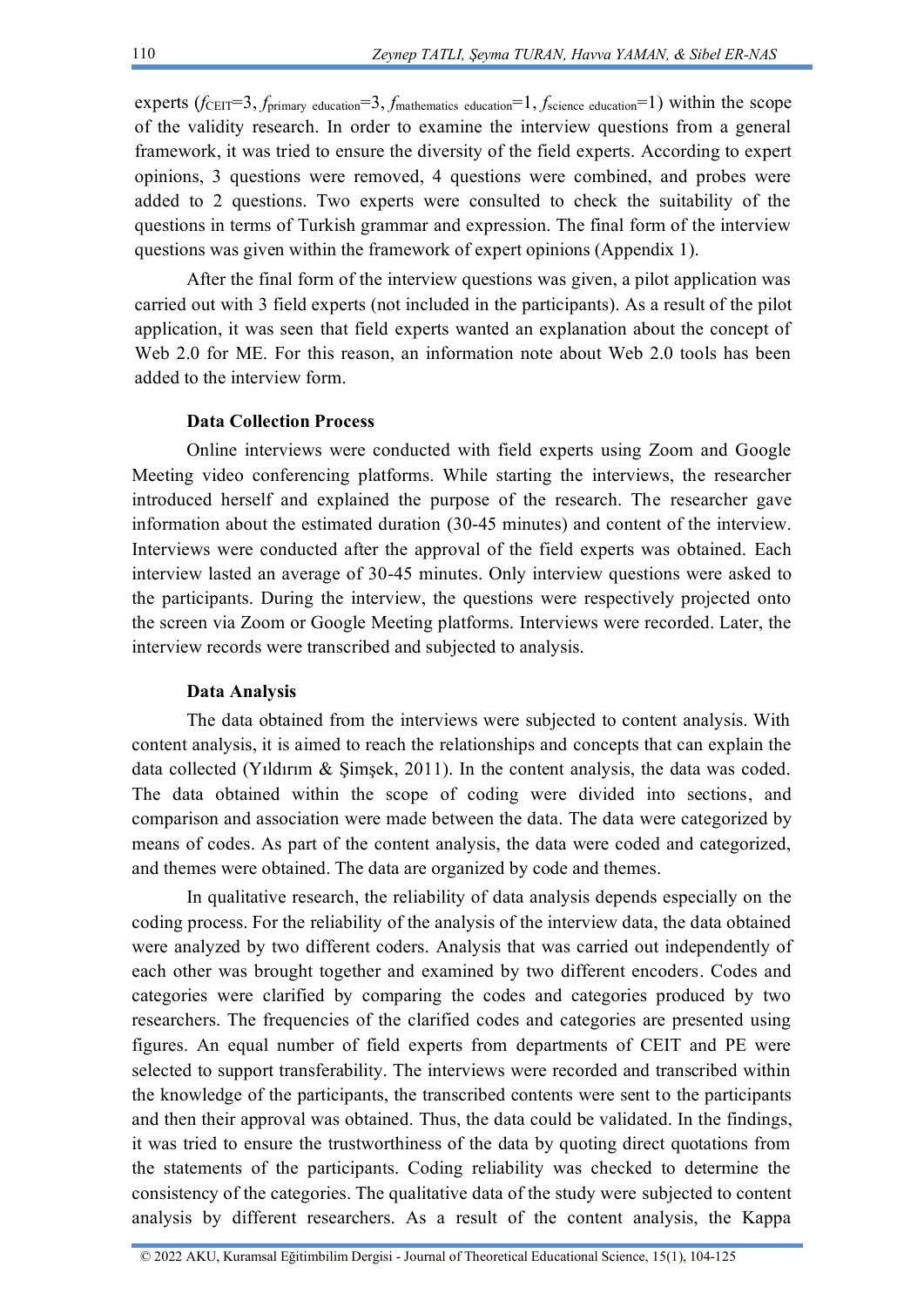coefficient was calculated as 0.79 with the codes created by two different researchers. Accordingly, it can be stated that the analysis is well-confirmed (Cohen, 1960; Landis & Koch, 1977). In the quantitative data of the research, reliability was supported by giving frequency values. It was presented to the reader by making direct quotations from the teachers' expressions to reflect the opinions of the field experts. In terms of research ethics, while CEIT field experts were coded as B1, B2, … B10, PE field experts were coded as T1, T2, … T10.

#### **Findings**

The data obtained from the semi-structured interviews conducted with field experts within the scope of the research are presented in this section.

#### **The Elements Included in the Design of the Web 2.0 Tool**

The elements included in the design of the Web 2.0 tool to be developed for ME are presented in Figure 3.

#### Figure 3

*ME*

*The Elements Included in the Design of the Web 2.0 Tool to Be Developed for* 



\*Field experts were allowed to provide more than one opinion.

When Figure 3 is examined, the elements included in the design of the Web 2.0 tool for ME are "Feedback design" (*f*=27), "Question/answer design" (*f*=24), "Interface design" (*f*=19) and "Interaction design". It is seen that it is grouped under four categories as "design"  $(f=9)$ . When examined in terms of categories, in the field of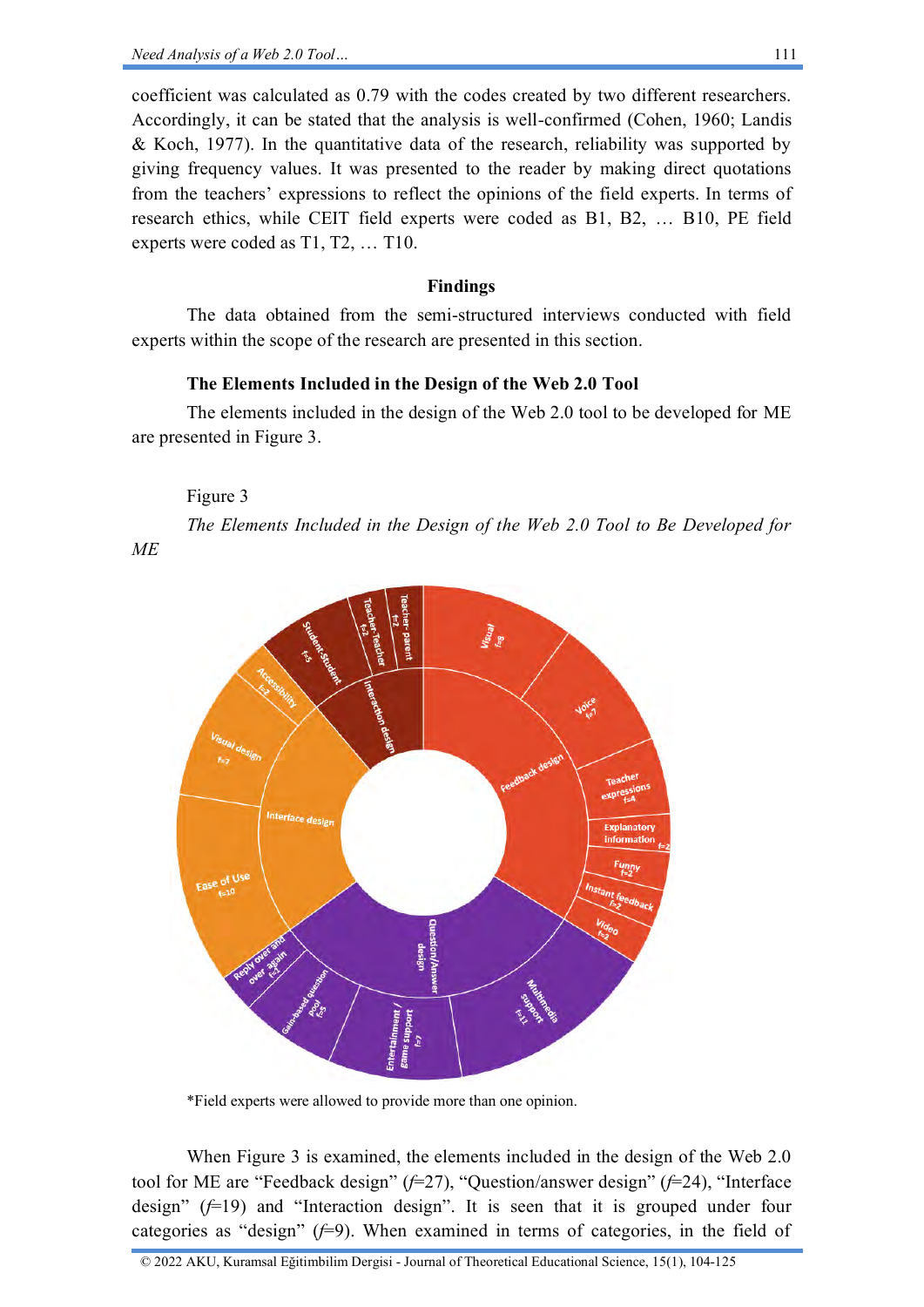feedback design being visual (*f*=8), T2 said, *"… even though the student is literate outside of the written language, the feedback should be given visually in my opinion"*. Under the Question / Answer design category, T5, one of the experts who received the need for multimedia support (*f*=11), stated that *"… there should be plenty of visuals, it should be multimedia, both sound and video…"*. Under the interface design category, field experts stated that the tool should be easy to use  $(f=10)$  and visual design  $(f=7)$ . To explain the importance of ease-of-use, B2 said, *"… you should not put too much workload on the teacher. The easier it is, the easier it will be ..."*, B8 stated the importance of visual design as *"… a more visually based interface can be designed rather than a multi-text based interface that may contain more visual elements…"*.

# **The Features in the Feedback Design of the Web 2.0 Tool**

The features in the feedback design of the Web 2.0 tool to be developed for ME are presented in Figure 4.

#### Figure 4

*ME*

*The Features in the Feedback Design of the Web 2.0 Tool to Be Developed For* 



\*Field experts were allowed to provide more than one opinion.

When Figure 4 is examined, the features in the feedback design of the Web 2.0 tool to be developed for ME purposes are "Reporting" (*f*=42), "Feedback notice" (*f*=39), "Reporting on usage"  $(F=16)$  and "Feedback format"  $(F=9)$ . Under the reporting category, B2 indicates the outcome based feedback (*f*=15) as *"… what are the topics that a student gives most wrong feedback can be given. It will also be very useful for teachers. Therefore, students can see more clearly in which subject they have*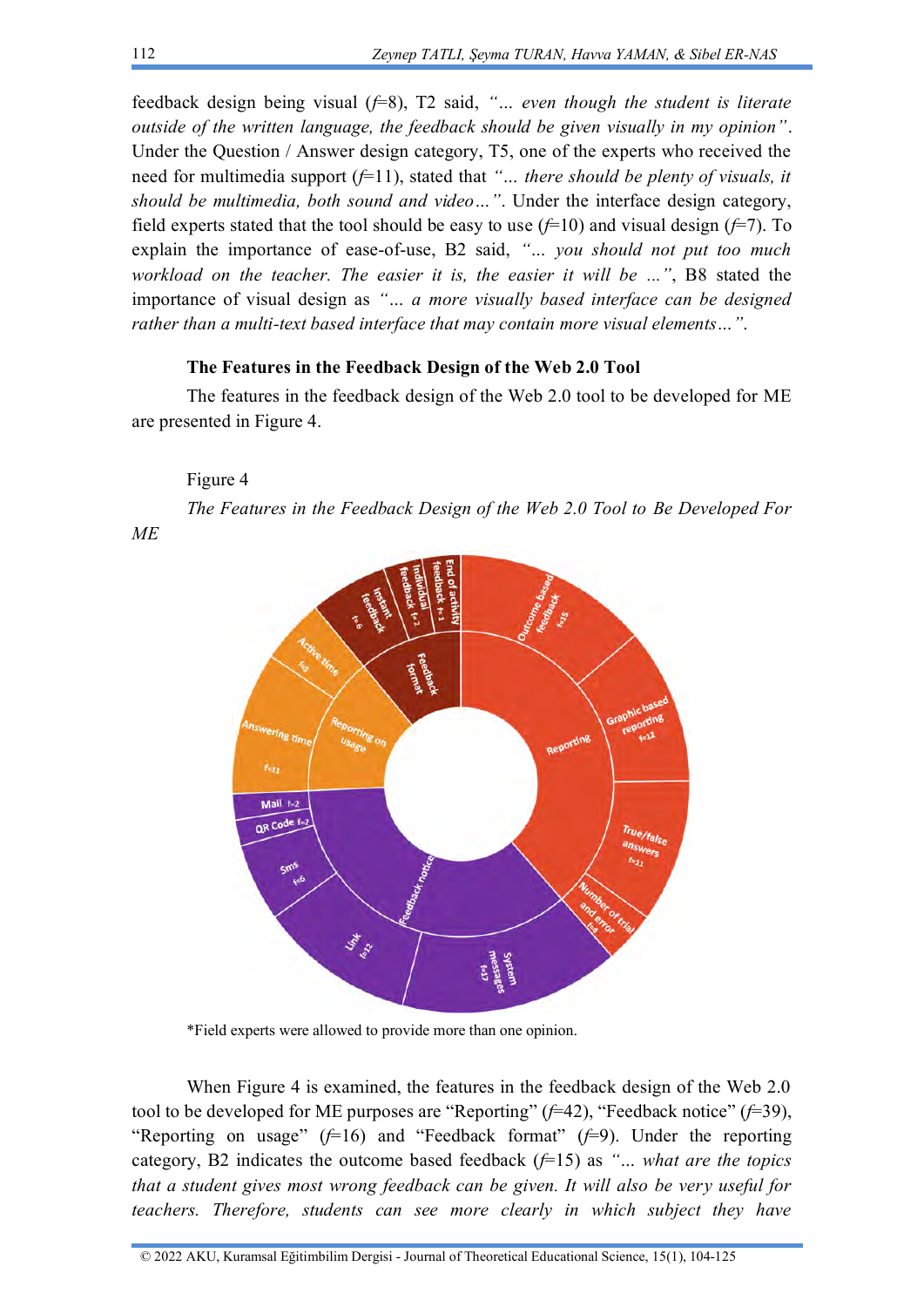*deficiencies…"*. T8 states that it should be graphic based reporting (*f*=12) as *"… she needs to see graphically, visually… in order to have information about the class…".* Finally, B2 explained that the number of correct/incorrect numbers (*f*=11) should be reported as *"… feedback should be shared with the teacher, how accurately the given questions are answered or where they are wrong ...".* Under the Feedback notice category, there should be System messages (*f*=17), and B3 states that *"… when a student teacher creates activities on the system, he/she can send a warning message…"*. B8 states that there should be links (*f*=12) as *"… such a homework was sent to your child, or such an activity was delivered to parents, maybe links can be sent to parents because it is difficult for young children to control over mobile phones ...".* Under the reporting on usage category, T9 says that answering time  $(f=11)$  should be reported as follows:

*"… can be given in the time spent on each question. Because if the student spends too much time on that question and the whole class spends too much time on that question, it may mean that the question is difficult and selective, and it can be understood that it is distracting or not understood. The duration of the student's stay in that question can be given…"*.

Finally, under the Feedback format category, it was stated by T8 that the feedback should be Instant ( $f=6$ ): "...she should definitely see what the correct answer *is instantly… "*.

#### **The Needs of Field Expert for Students' Preference of the Web 2.0 Tool**

The needs of field experts for students' preference of the Web 2.0 tool to be developed for ME are presented in Figure 5.

Figure 5

*The Needs of Field Expert for Students' Preference of the Web 2.0 Tool to Be Developed for ME*



\*Field experts were allowed to provide more than one opinion.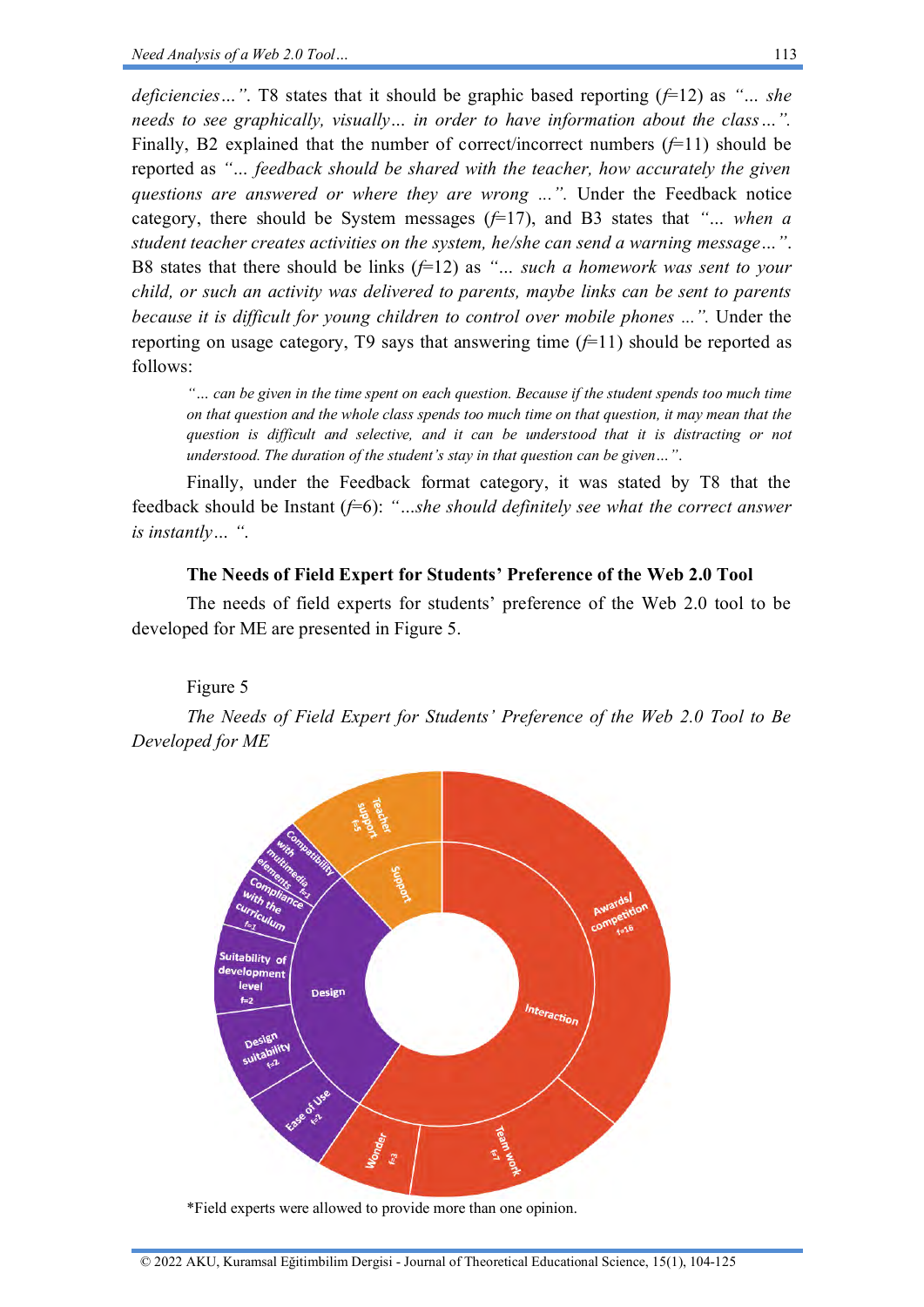When Figure 5 is examined, the needs of the field experts for students' preference of the ME Web 2.0 tool are collected in three different categories as "Interaction"  $(f=26)$ , "Design"  $(f=8)$  and "Support"  $(f=5)$ . Under the "Interaction" category, B8 indicates that students should have Awards/competition (*f*=16) elements as *"… as the student progresses, there is a sapling for the student in the system"*. Under the Design category, field experts stated that it should be Suitability of development level (*f*=2), Design suitability (*f*=2) and Ease of use (*f*=2). While B3 expresses the importance of Suitability of development level as *"... we need to provide them with very simple, understandable, clear feedback..."*, T3 explains that there should be design conformity as *"…the use of colors, the use of text buttons, the characters created with lines are easier to read...*". T8 expresses the importance of the ease of use of the tool in order to be preferred by the student as *"… it should be easy to use…"*. Finally, for teacher support  $(f=5)$ , B1, who takes importance for the student, states that *"... if the teacher uses it actively, the child will be very happy if he/she texts with his / her teacher from there…"*.

## **The Needs of Field Expert for PE Teachers' Preference of the Web 2.0 Tool**

The needs of field experts for PE teachers' preference of the Web 2.0 tool to be developed for ME are presented in Figure 6.

#### Figure 6

*The Needs of Field Expert for PE Teachers' Preference of the Web 2.0 Tool to Be Developed for ME*



\*Field experts were allowed to provide more than one opinion.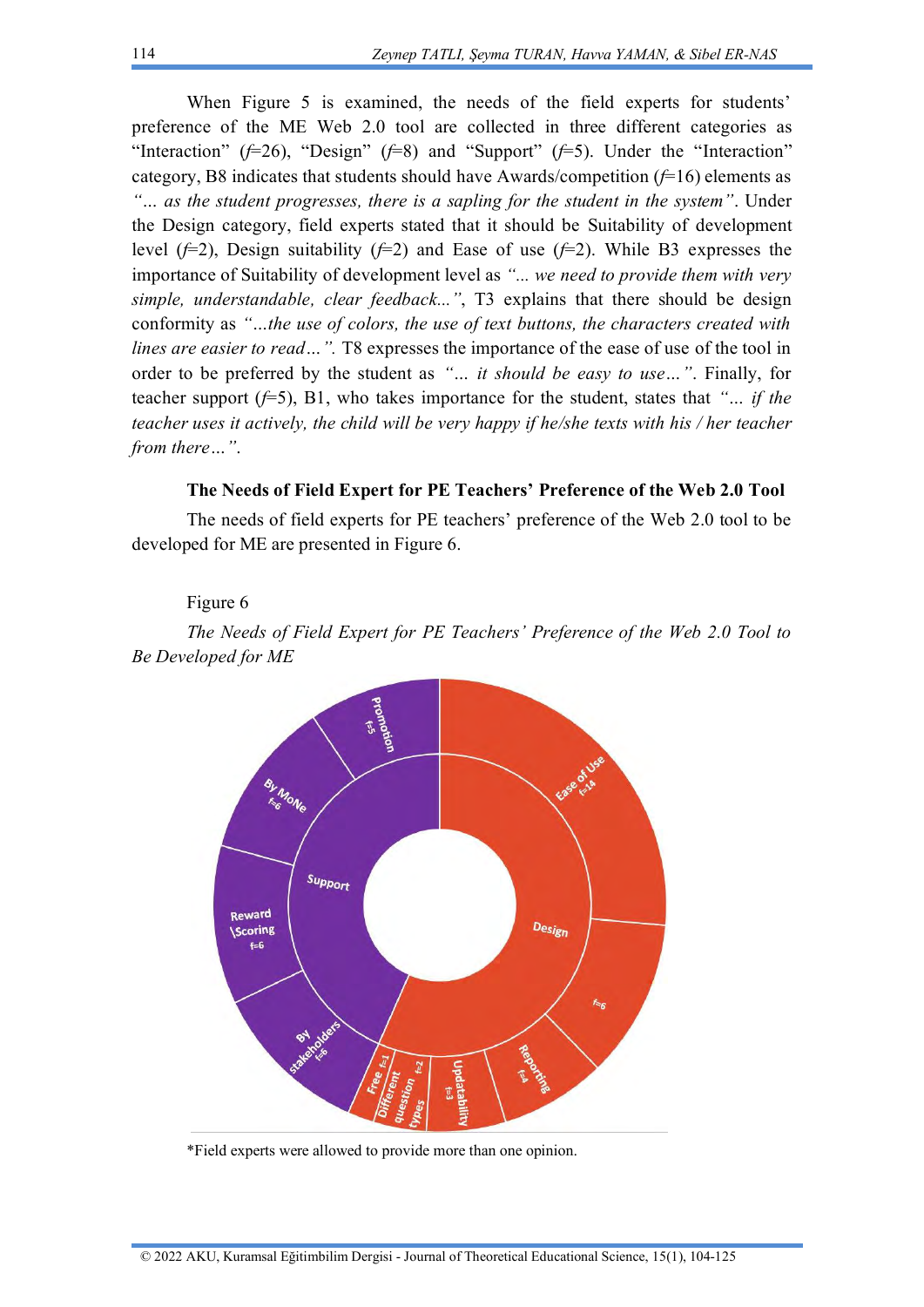When Figure 6 is examined, the needs of the field experts for PE teachers' preference of the ME Web 2.0 tool are collected under two categories as "Design" (*f*=30) and "Support" (*f*=23). Under the design category, B5 states that the ease of use (*f*=14) affects the use of teachers by saying, *"… if he uses your platform in a simple way compared to the measurement methods he uses in the classroom, his motivation will increase* ... ". Under the Support category, it is stated that it is important to support By MoNE (*f*=6), Reward/Scoring (*f*=6) and By stakeholders (*f*=6) for PE teachers to prefer the ME Web 2.0 tool. B5, who took the importance of supporting the Ministry of National Education (MoNE), says, *"… A plus can be given to the teachers from the MoNE wing. Awards may be given, but they may be in the form of the following course ..."* while B1 attaches the importance of rewards/scoring by expressing *"For example, when the teacher adds a question or when others like it, the teacher's score may increase ...".* Finally, B1 who gave importance of the support provided by the stakeholders, states that *"… for the teacher who will congratulate, encourage or be honored by you, what he has done has worked or will receive positive feedback from parents…"*.

# **Student Information Stated by Field Experts to be Included in the Student, Teacher and Parent Interface**

Student information stated by field experts to be included in the student, teacher and parent interface is presented in Figure 7.

# Figure 7

*Student Information Stated by Field Experts to Be Included in the Student, Teacher and Parent Interface*



\* Field experts are allowed to give more than one opinion.

When Figure 7 is examined, the student information stated by field experts to be included in the student, teacher and parent interface are collected in two different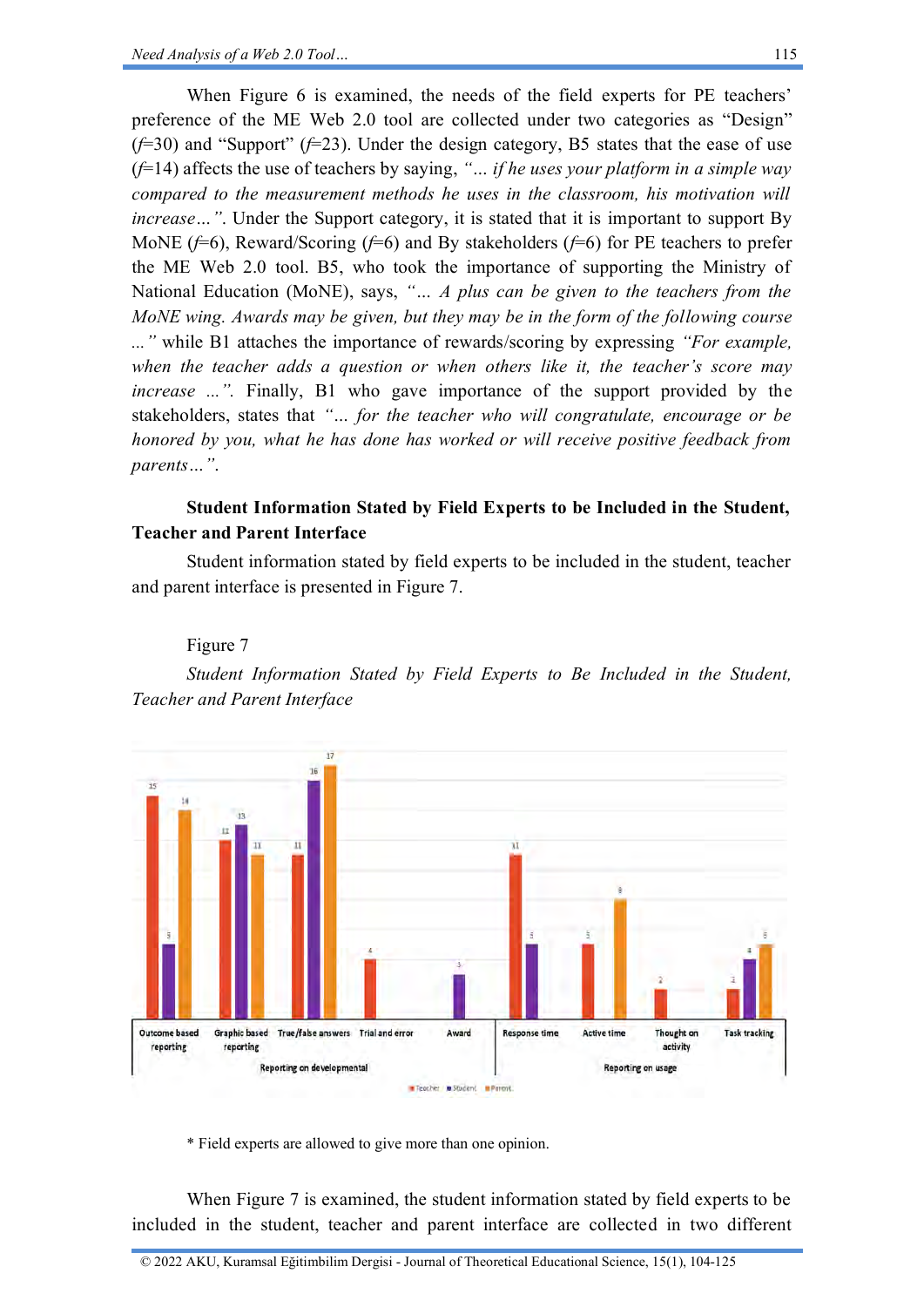categories as "Reporting on development" and "Reporting on usage". In terms of categories, field experts state that Outcome based reporting should be shared with teachers ( $f=15$ ), true/ false answers with students ( $f=16$ ), and true/false answers with parents. B2 expresses the importance of sharing outcome-based reporting with teacher by saying, *"… what are the topics that a student gives the most mistakes? It will also be very useful for teachers. Therefore, students can see more clearly in which subject they have deficiencies ..."*. While B3 explains the importance of sharing the true/false answers with the student as follows: *"… the information that the student answered correctly which questions should be available",* T3 states that true\false answers should be shared both with students and parents as *"… it is absolutely necessary to send an evaluation to the parents individually, which one did wrong…"*.

#### **Discussion and Conclusion**

The current research aims to reveal the features of the Web 2.0 tool that will be developed for PE teachers, in line with the opinions of experts from the department of CEIT and PE. It is seen that field experts use Google Forms and Kahoot applications more for ME purposes (Figure 1). Field experts also emphasize these tools' features as factors affecting their preferences. These detected Web 2.0 tools are preferred because they are fun, useful and easily accessible (Figure 2). Multimedia support and instant evaluation features of Web 2.0 tools used for ME are other dimensions that affect the preference. Rapid analysis is at the forefront of online ME tools since the main purpose of online ME tools is to collect data from large masses (Evans & Mathur, 2005). Thus, it can be asserted that field experts prefer such Web 2.0 tools that have an instant evaluation, multimedia support, usability, or accessibility features in order to facilitate communication with students in the process and to use time effectively. On the other hand, field experts may have chosen fun Web 2.0 tools to keep students active and motivated (Zarzycka-Piskorz, 2016).

The field experts state that the interface should be easy and have a visual design in the Web 2.0 tool to be developed for ME (Figure 3). It is thought that field experts emphasize ease of use in interface design in order to facilitate access to information and fulfill such requirements (Cho et al., 2009). Because it is known that intensive interface designs can distract users from using the application (Seo & Woo, 2010). In other words, too many links or content makes users uncertain about which link to choose and why, which may lead to giving up using the application. Multimedia support and entertainment/game support were emphasized in the question/answer design, while the visual and voice feature highlighted in the feedback design. It can be said that the field experts take into account the characteristics of today's learners and talk about a design that the student can respond to questions by recording his/her voice or drawing a picture and uploading it to the system. Considering that today's learners get bored quickly, prefer pictures and graphics instead of writing, and be reluctant to write although they know the answer (Hart, 2008), it is seen that field experts touch a necessary and very important point in both feedback and question/answer design. Because educational software is functional to the extent that it meets student needs and considers individual differences (Martínez-Villaseñor et al., 2014). As a matter of fact, providing different answer options to each student through multimedia support will undoubtedly increase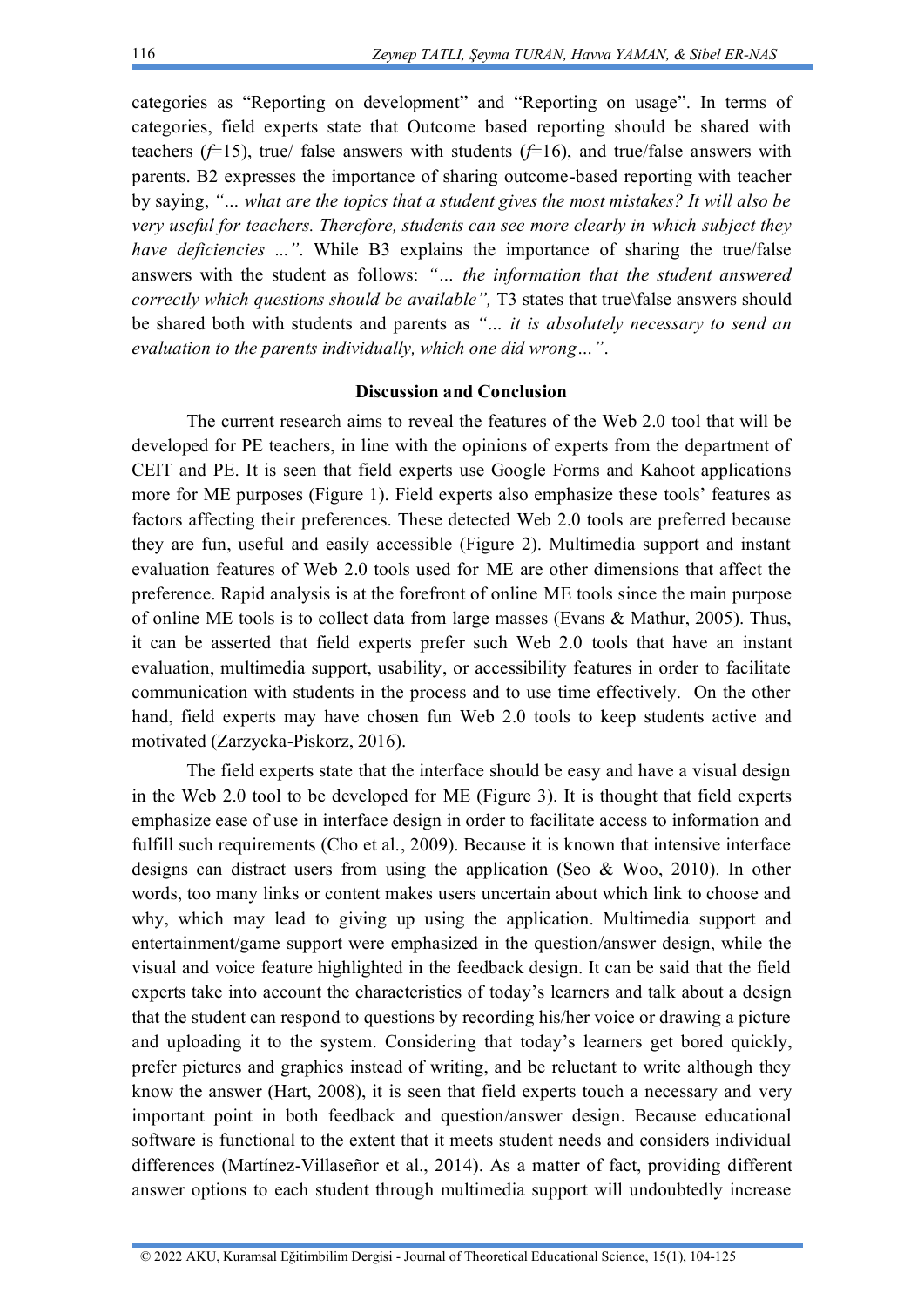the quality of ME functionality and positively affect the academic success of students (Altınışık & Orhan, 2002; Buluş-Kırıkkaya et al., 2016).

Award/competition theme comes to the fore in students' preference of the specified Web 2.0 tool (Figure 5). It is thought that the field experts especially touch the award/competition theme in order to ensure the active participation of primary school students in the process. In web-based ME, there are serious problems in ensuring the intrinsic motivation of students and keeping them in practice, and these problems may result in cancellation of the students' use of the system (Tuluk & Yurdugül, 2020). For these reasons, referring the design element such as award/competition related to the performance situations of the students in the process or mentioning the teamwork that enables them to interact with the online practice can be interpreted as the experts offering solutions. The use of the specified Web 2.0 tool by students and teachers is one of the most important indicators of the tool's success. Field experts state that the Web 2.0 tool should be an easy-to-use design preferred by PE teachers (Figure 6). This consideration is important for PE teachers to both meet their needs and use the Web 2.0 tool efficiently. Because teachers' ability to prepare questions in a practical way affects their willingness to use the Web 2.0 tool (Acar, et al., 2020; Davis et al., 1989), shortens and facilitates the process of learning the application and enables them to be more effective in its use (Cesur & Yelken, 2015; Wang & Wang, 2009). The related literature indicates teachers' computer literacy is not sufficient (Akgül et al., 2015; Konan, 2010), they have problems in preparing computer-aided materials (Arslan & Şendurur, 2017; Drenoyianni & Selwood, 1998; Elmahdi et al., 2018; Pamuk et al., 2012) and they have low self-confidence in preparing computer-aided materials (Arslan & Şendurur, 2017; Ertmer et al., 1999; Handal, 2004; Sugar, 2002). For this reason, it is thought that the tool, which will be developed as a Web 2.0-supported and easy-to-use tool, can support teachers' competencies (Vitanova et al., 2015). Supporting the Web 2.0 tool with an award/scoring application made by MoNE and stakeholders' supports are among the needs for the use of teachers. These considerations support extrinsic motivation. Extrinsic motivation is necessary and important for teachers to develop positive attitudes towards technology (Guha, 2003). Therefore, it is thought that teachers will adopt this tool more with an application similar to the award/scoring of MoNE because a similar scoring is used for teachers in a similar online environment called as Interactive Information Network (IIN) under MoNE (Doğan & Koçak, 2020).

According to the student information to be directed in the student, teacher and parent interface, the directed information to students and parents is parallel (Figure 7). Field experts state that the number of true / false answers and graphic-based reporting regarding student information should be included. First of all, directing these two information to the students will support them to increase their awareness in order to know themselves better and overcome their learning deficiencies (Assessment Reform Group [ARG], 2002; Black & Wiliam, 1998). Similarly, sharing this information with parents enables parents to be a part of the teaching-learning process, to follow and learn about the student's progress (Lake & Olson, 2020; MoNE, 2020). On the other hand, sharing the graphical report of the student may cause a negative competitive environment among students as they see the names and the results of their friends. For this reason, it is important to share the student's own success orders rather than sharing the names and order of success of their peers. Otherwise, a negative competitive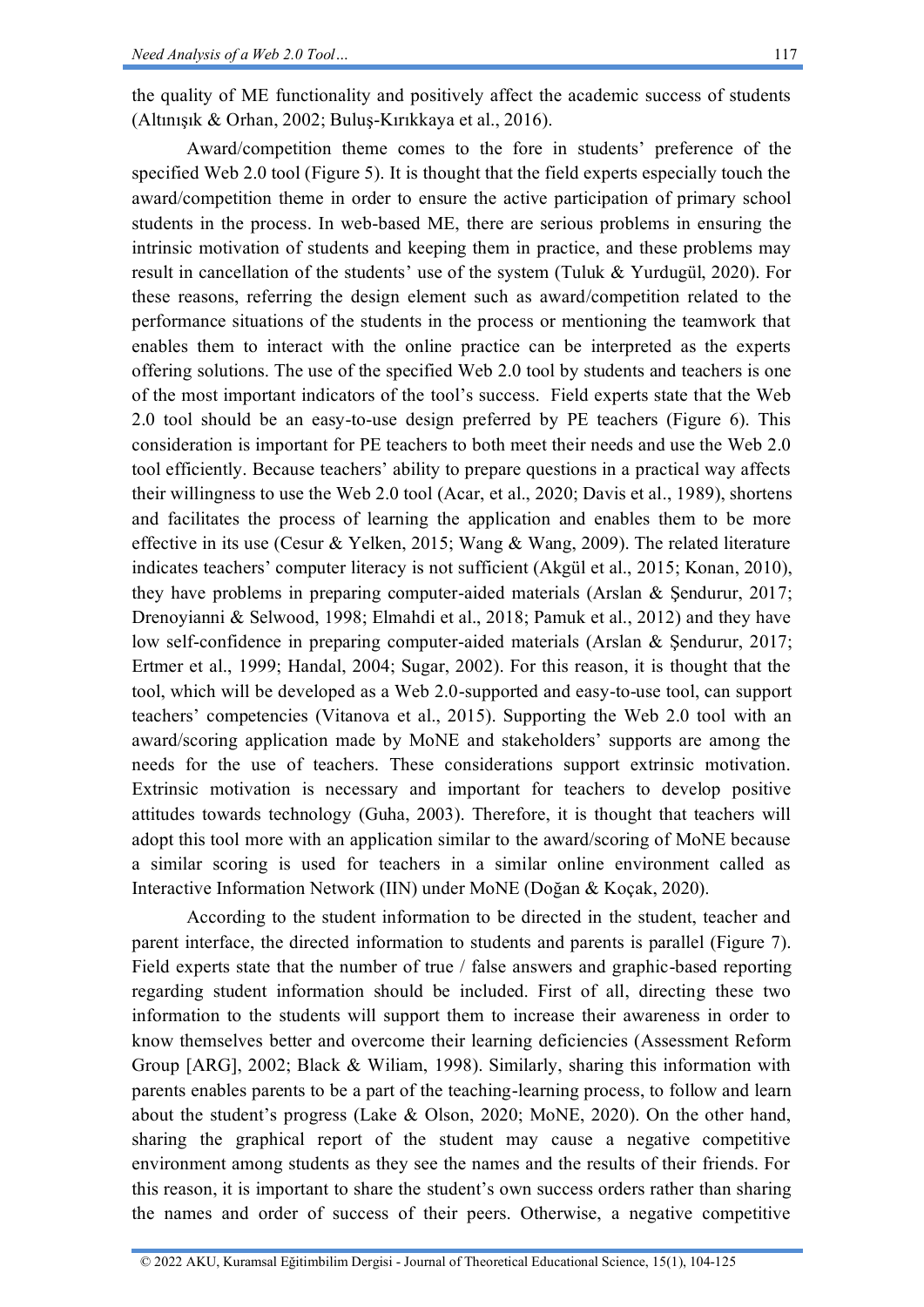environment may occur and this may cause a decrease in some students' motivations. In addition, it is stated that the graphical report is not sufficient to show the student individual development (MoNE, 2020). In this context, sharing the graphic-based report and the number of true/false answers together is a basic requirement for students to see their development.

The field experts state that the Web 2.0 tool, which will be developed for ME purposes in primary school, should include both the correct/wrong number and response time of the student in the teacher interface (Figure 7). They also repeat these features in the Web 2.0 tool's feedback design (Figure 4). The opinions of the field experts are that PE teachers will need this information to determine the students' learning level and follow their development because this mentioned information helps teachers obtain information and make decisions about the effectiveness of teaching. In this way, teachers can determine what kind of support they should offer, considering the student's difficulties (Black & Wiliam, 1998; Tuluk & Yurdugül, 2020). Field experts indicate that the outcome-based and graphic-based reporting feature should be included both in the teacher interface (Figure 7) and in the feedback of the Web 2.0 tool (Figure 4). In the ME process, various problems such as crowded class size, limited time, timeconsuming assessment and reluctance of teachers are frequently encountered (Şimşek et al., 2017; Zhao, 2007). Thus, a Web 2.0 tool with the aforementioned features will be the solution to these problems. Including these considerations in the specified Web 2.0 tool will contribute to the correct determination of the outcome, the selection and application of the convenient ME tools for the outcomes, the determination of the students' reaching level of outcomes and the interpretation of these all information.

The findings obtained in the research are evaluated in general, the following main conclusions are reached. It is stated that the ME Web 2.0 tool to be developed for the use of PE teachers, should

- have an easy of use interface and a question/answer design with multimedia support.
- include awards/competition and teamwork' interaction in order to be preferred by students,
- ensure ease of use, be supported by MoNE and stakeholders in order to be preferred by teachers,
- share true/false answers and graphic-based reporting in the student interface and also present outcome-based reporting in the parent interface,
- provide true/false answers, response time, outcome-based and graphics-based reports both in the teacher interface and in the feedback design.

## **Implications**

Given the results obtained in the current research, it is recommended to include an easy of use interface and multimedia support in the question/answer process within the scope of the needs determined from field experts for the Web 2.0 tool to be developed for ME in primary schools. In addition, it is recommended that the specified Web 2.0 tool include outcome-based and graphical-based reporting features. Especially in the Covid-19 pandemic, in order for parents to support their child and follow the student's progress, it is recommended that a detailed statistical development report be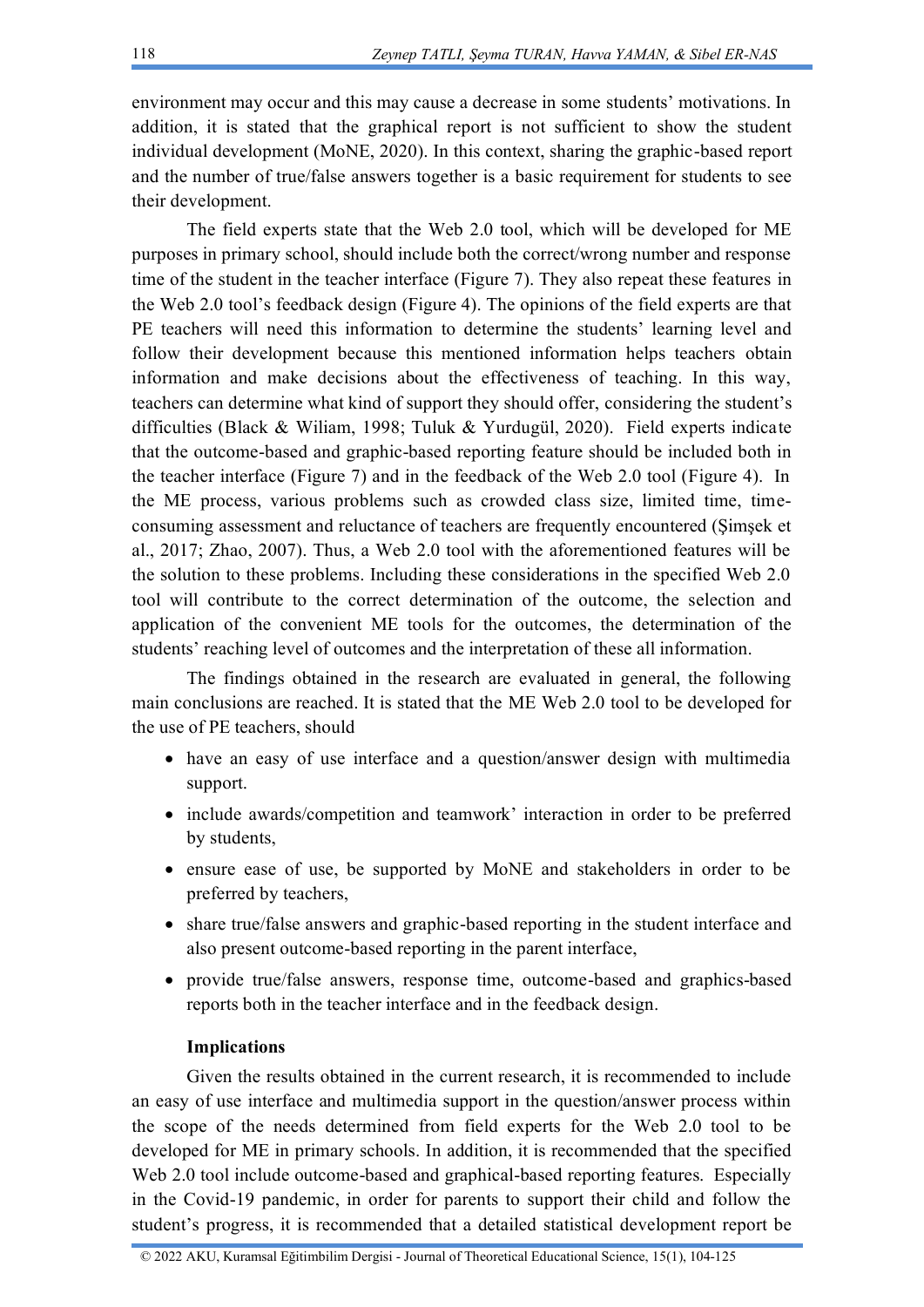included in the parent interface, restricting only to their children. Providing an environment where students view their success to focus on their development and prevent unwanted competition is also recommended. A statistical reporting system is proposed in the teacher interface, where the progress of all students can be examined in detail. It is also recommended to get the opinions of the PE teachers who will be the users of the Web 2.0 tool, which is planned to be developed for the PE level. Lastly, the Web 2.0 tool to be developed for the use of PE teachers can be integrated into the Interactive Information Network (IIN) portal supported by the MoNE.

## **Acknowledgements**

The study produced with the support of the TUBITAK (Project No: 120K197) project and includes some data of the second author master's thesis under the supervision of Assoc. Prof. Dr. Zeynep TATLI. The authors would like to thank the relevant institution and the entire project team for their support. The study has an ethics committee approval.

## **Statement of Responsibility**

This study is one of the outputs of the TUBITAK 1001 project carried out by the first author Assoc. Prof. Dr. Zeynep TATLI. The authors took part in the team of the project and made significant contributions to the development of the process and the article. The 2nd and 3rd authors took part in the project as a scholarship student and the 4th author as a researcher. All authors were sufficiently involved in the work to take public responsibility for the design and implementation of the research, analysis of the data, writing or reviewing the manuscript.

#### **Conflicts of Interest**

The authors declare that there is no conflict of interest.

# **Author Bios**

Zeynep Tatlı is Associate Professor of Computer and Instructional Technology Education at Trabzon University, Turkey. She has a wide range of research interests including technology integration models, web 2.0 technology, online assessment, virtual learning environment, virtual laboratory, digital storytelling.

Şeyma Turan completed her Master's Program in Computer and Instructional Technologies Education at Trabzon University.

Havva Yaman is a research assistant in the Department of Mathematics and Science Education at Fatih Faculty of Education, Trabzon University, Turkey. Her research interests focus on the affective development of elementary students and the use of diverse types of technologies in science education.

Sibel Er-Nas is Associate Professor of Science Education at Trabzon University, Turkey. She has several research interests including technology and science education, associating science concepts with daily life, nature of science, socio-scientific issues, conceptual understanding of science concepts, and evaluation of science textbooks.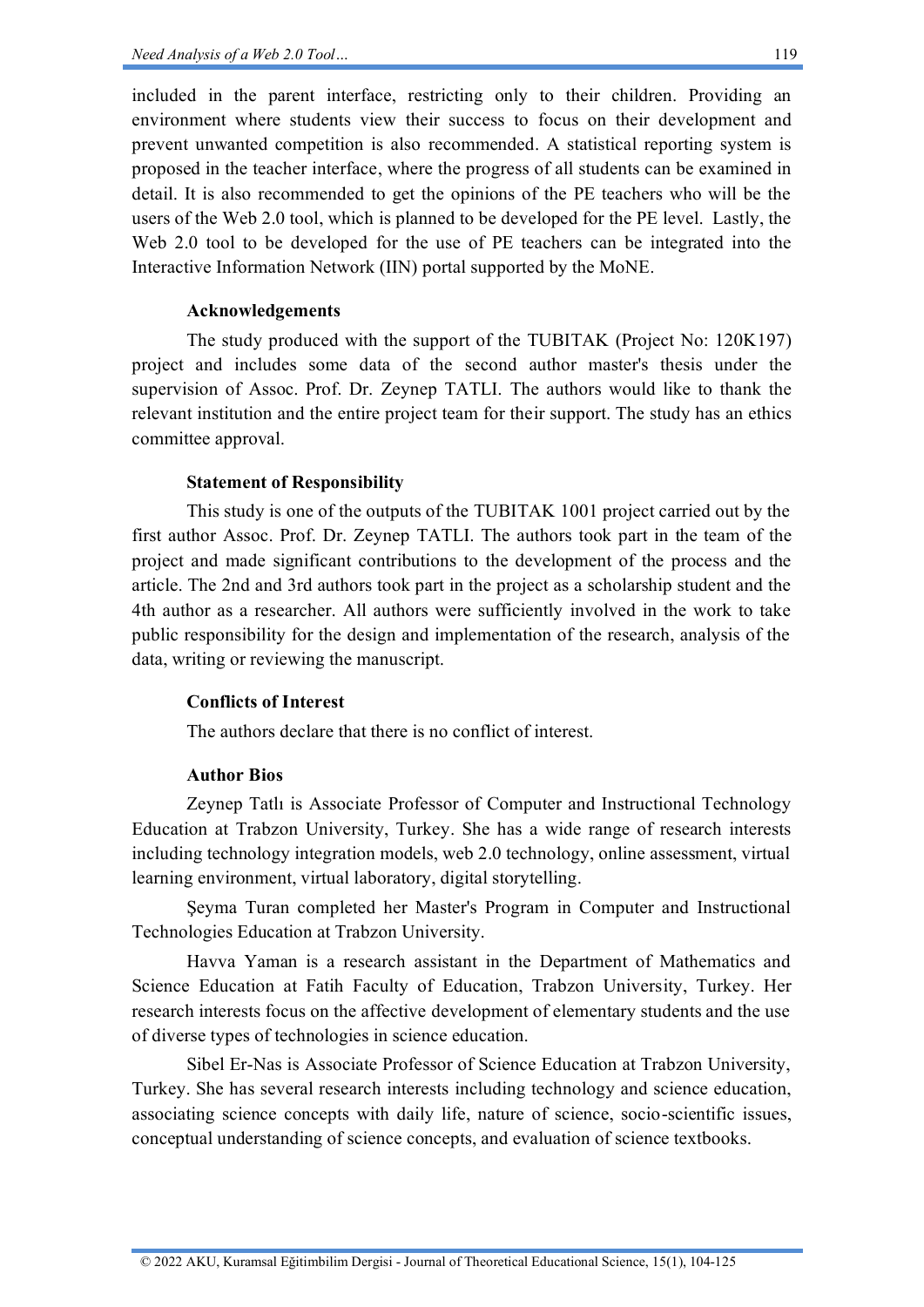## **References**

- Acar, S., Peker, B., & Küçükgençay, N. (2020). Opinions of secondary school teachers from various departments about online education platforms. *Journal Of Social, Humanities and Administrative Sciences*, *6*(27), 901-925. <https://doi.org/10.31589/JOSHAS.347>
- Adıgüzel, A. (2020). Teachers' views on distance education and evaluation of student success in the pandemic process. *The Journal of National Education, 49*(1), 253- 271. https://doi.org/10.37669/milliegitim.781998
- Akgül, F., Küpeli, E., & Kır, İ. (2015). Identifying the computer literacy skill levels of primary school teachers: The case of Kahramanmaras. *Electronic Journal of Social Sciences, 14*(55), 207-219. https://doi.org/10.17755/esosder.44589
- Albion, P. R. (2008). Web 2.0 in teacher education: Two imperatives for action. *Computers in the Schools, 25*(3-4), 181-198. https://doi.org/10.1080/07380560802368173
- Almazon, R. S., Gil-García, J. R., Luna-Reyes, L. F., Luna, D. E., & Díaz-Murillo, G. (2011). The use of Web 2.0 on Mexican state websites: A three-year assessment. *Electronic Journal of e-Government, 9*(2), 107-121.
- Altınışık, S., & Orhan, F. (2002). The effects of multimedia learning environment on the students' attitudes and achievement in social studies. *Hacettepe University Journal of Education*, *23,* 41-49.
- Amoroso, D. (2005). Use of online assessment tools to enhance student performance in large classes. *Information Systems Education Journal, 3*(4), 1-10.
- Arslan, S., & Şendurur, P. (2017). Investigation of changes in factors affecting the technology integration in education. *Mehmet Akif Ersoy University Journal of Education Faculty, 4*(3), 25-50. https://doi.org/10.21764/efd.21927
- Assessment Reform Group [ARG]. (2002). *Assessment for learning: 10 principles.* University of Cambridge School of Education.
- Aytaçlı, B. (2012). A detailed analysis on case study. *Adnan Menderes University Faculty of Education Journal of Education Sciences, 3*(1), 1-9.
- Bakar, F., & Avan, C. (2019). Use of technology in measurement and evaluation: Electronic portfolios. *Social Scientific Centered Issues, 1*(2), 37-42.
- Bakioğlu, B., & Çevik, M. (2020). Science teachers' views on distance education in the COVID-19 pandemic process. *Turkish Studies, 15*(4),109-129. https://dx.doi.org/10.7827/TurkishStudies.43502
- Black, P., & Wiliam, D. (1998). Inside the black box: Raising standards through classroom assessment. *Phi Delta Kappan, 80*, 139-144.
- Bozkurt, A. (2020). The coronavirus (Covid-19) pandemic process and evaluations on education in the post-pandemic world: New normal and new education paradigm. *AUAd, 6*(3), 112-142.
- Bozkurt, A., Jung, I., Xiao, J., Vladimirschi, V., Schuwer, R., Egorov, G., ... & Paskevicius, M. (2020). A global outlook to the interruption of education due to COVID-19 pandemic: Navigating in a time of uncertainty and crisis. *Asian Journal of Distance Education, 15*(1), 1-126. <https://doi.org/10.5281/zenodo.3878572>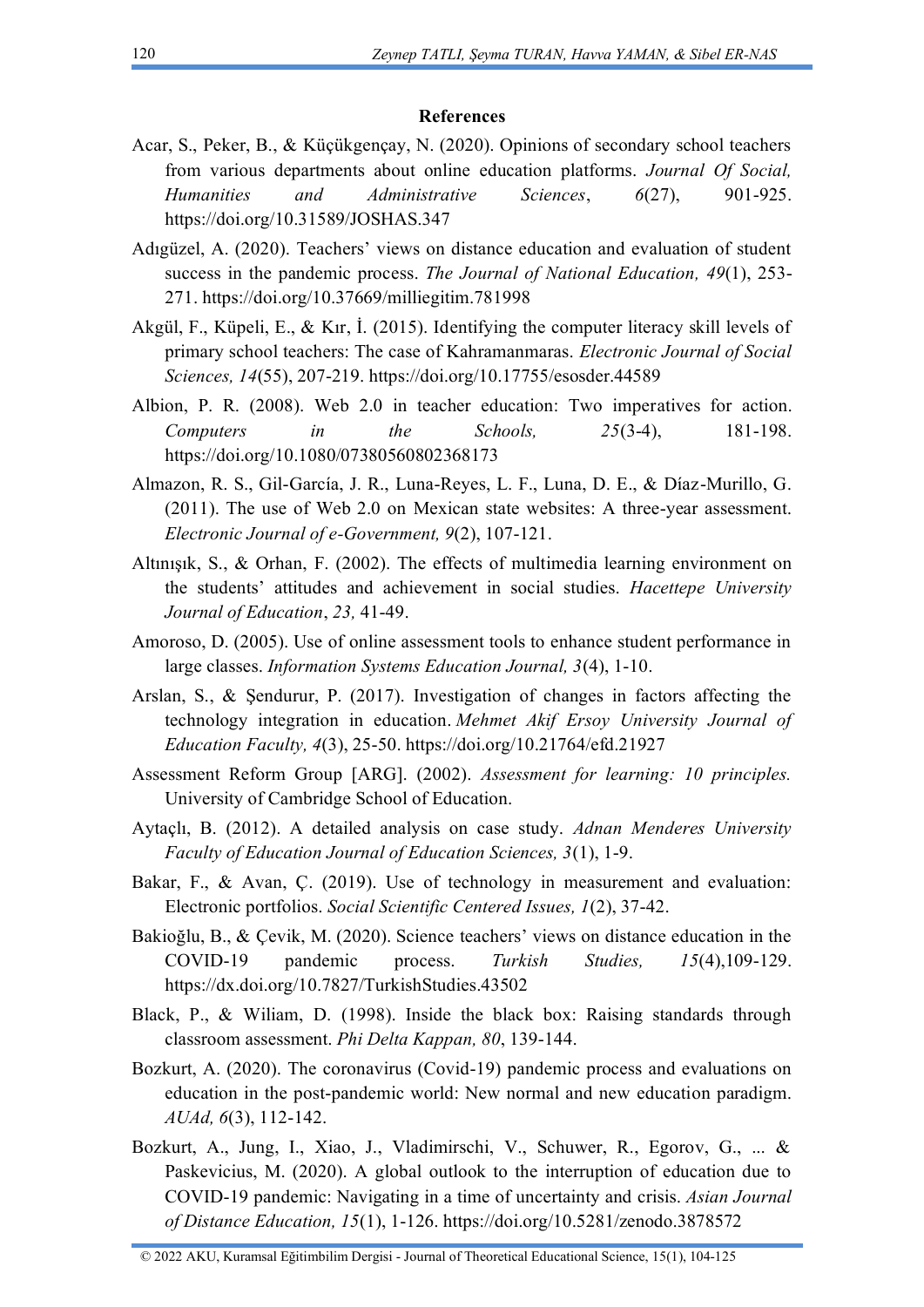Bower, M. (2015). A typology of Web 2.0 learning technologies. *Educause, 8*(2), 2015.

- Brader, A., Luke, A., Klenowski, V., Connolly, S., & Behzadpour, A. (2014). Designing online assessment tools for disengaged youth. *International Journal of Inclusive Education, 18*(7), 698-717. https://doi.org/10.1080/13603116.2013.817617
- Buluş-Kırıkkaya, E., Dağ, F., Durdu, L., & Gerdan, S. (2016). CAI software for 8th grade natural processes unit and its effect on academic success. *Elementary Education Online, 15*(1) 234-250. : http://dx.doi.org/10.17051/io.2016.11845
- Burke, J., & Dempsey, M. (2020). *COVID-19 practice in primary schools in Ireland report.* Maynooth University of Education. [http://www.into.ie/app/uploads/2020/04](http://www.into.ie/app/uploads/2020/04/Covid-19-Practice-in-Primary-Schools-Report-1.pdf) [/Covid-19-Practice-in-Primary-Schools-Report-1.pdf](http://www.into.ie/app/uploads/2020/04/Covid-19-Practice-in-Primary-Schools-Report-1.pdf)
- Büyüköztürk, Ş., Çakmak, E., Akgün, Ö. E., Karadeniz, Ş., & Demirel, F. (2015). *Bilimsel araştırma yöntemleri [Scientific research methods].* Pegem Publications.
- Çakır, H., & Topçu, H. (2005). Internet as a communication language. *Erciyes University Journal of Social Sciences Institute, 19*(2), 71-96.
- Can, E. (2020). Coronavirus (Covid-19) pandemic and its pedagogical reflections: Open and distance education practices in Turkey. *AUAd, 6*(2), 11-53.
- Çelebi, C., & Satırlı, H. (2021). Usage areas of Web 2.0 tools at primary school level. *Instructional Technology and Lifelong Learning, 2*(1), 75-110. https://doi.org/10.52911/itall.938122
- Çelik, T. (2021). Examining formative evaluation experiences of prospective social studies teachers using Web 2.0 applications. *Milli Eğitim Dergisi*, *50*(231), 173- 198. https://doi.org/10.37669/milliegitim.713075
- Cesur, E., & Yelken, T. (2015). Teachers' opinions about intel teacher programme inservice training with face to face education and distance education. *Journal of International Social Research, 8*(38), 673-688. https://doi.org/10.17719/jisr.20153813677
- Chiheb, R., Faizi, R., & Afia, A. E. (2011). Using objective online testing tools to assess students' learning: Potentials and limitations. *Journal of Theoretical and Applied Information Technology, 24*(1), 69-72.
- Cho, V., Cheng, T. E., & Lai, W. J. (2009). The role of perceived user-interface design in continued usage intention of self-paced e-learning tools. *Computers & Education, 53*(2), 216-227. https://doi.org/10.1016/j.compedu.2009.01.014
- Cohen, J. (1960). A coefficient of agreement for nominal scales. *Educational and Psychological Measurement, 20*(1), 37-46.
- Davis, F. D., Bagozzi, R. P., & Warshaw, P. R. (1989). User acceptance of computer technology-A comparison of two theoretical models. *Management Science, 35*(8), 982-1003.
- Doğan, S., & Koçak, E. (2020). A study on distance learning activities in the context of the EBA system. *Journal of Economics and Social Research, 7*(14), 111-124.
- Drenoyianni, H., & Selwood, I. D. (1998). Conceptions or misconceptions? Primary teachers' perceptions and use of computers in the classroom. *Education and Information Technologies, 3*(2), 87-99.
- Durak, H., & Seferoğlu, S. S. (2017). An examination of the factors that affect teachers' technology use proficiency. In H. F. Odabaşı, B. Akkoyunlu & A. İşman (Eds.),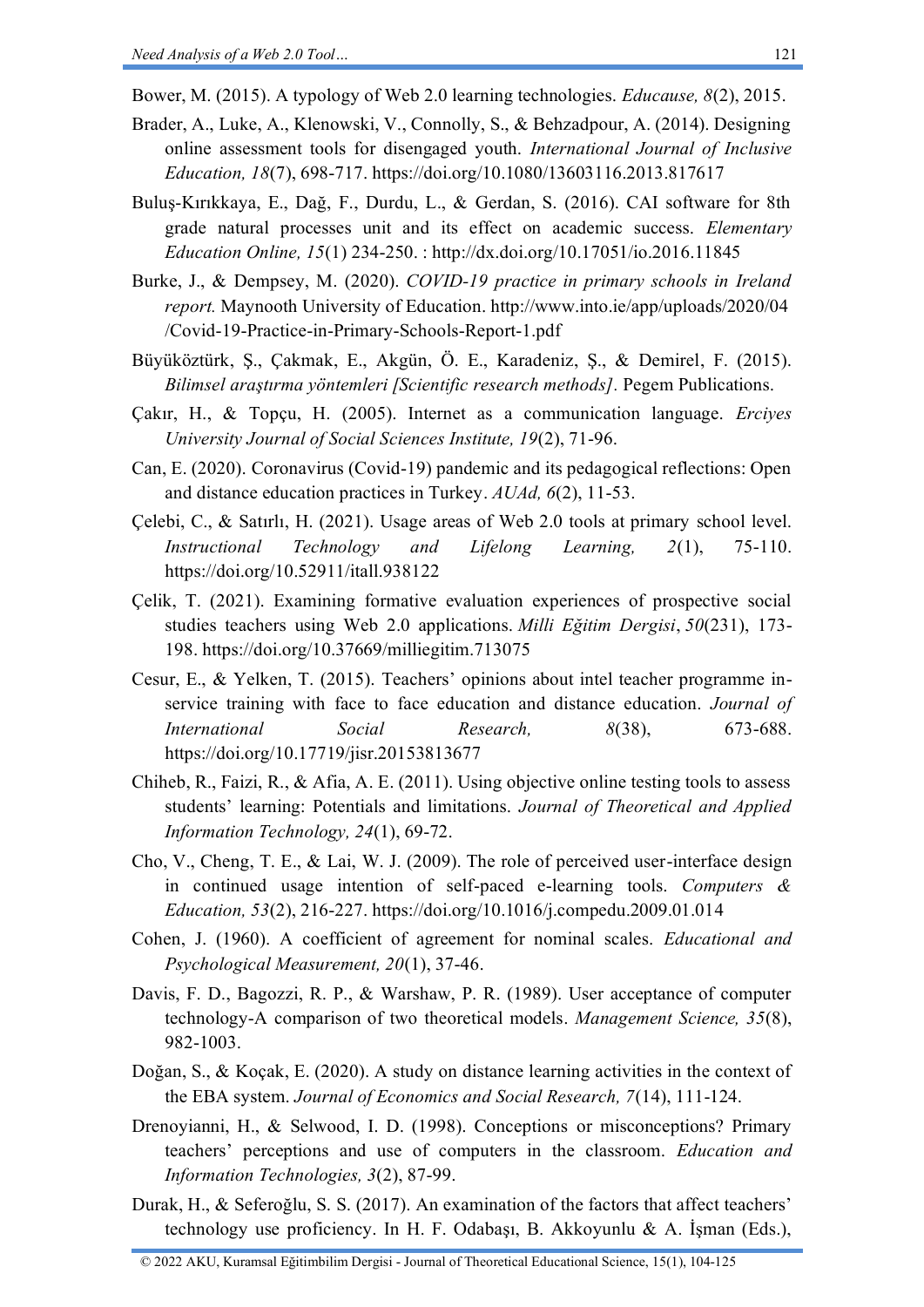*Educational technology readings 2017* (pp. 537-556). TOJET-The Turkish Online Journal of Educational Technology.

- Eken, Ö., Tosun, N., & Tuzcu-Eken, D. (2020). Urgent and Compulsory Move to Distance Education upon COVID-19: A General Evaluation. *Milli Eğitim Dergisi*, *49*(1), 113-128. https://doi.org/10.37669/milliegitim.780722
- Elmahdi, I., Al-Hattami, A., & Fawzi, H. (2018). Using technology for formative assessment to improve students' learning. *Turkish Online Journal of Educational Technology-TOJET, 17*(2), 182-188.
- Ertmer, P. A., Paul, A., Molly, L., Eva, R., & Denise, W. (1999). Examining teachers' beliefs about the role of technology in the elementary classroom. *Journal of Research on Computing in Education, 32*(1), 54-72. <https://doi.org/10.1080/08886504.1999.10782269>
- Evans, J. R., & Mathur, A. (2005). The value of online surveys. *Internet Research, 15*, 195-219.
- Guha, S. (2003). Are we all technically prepared? —Teachers' perspective on the causes of comfort or discomfort in using computers at elementary grade teaching. *Information Technology in Childhood Education Annual, 2003*(1), 317-349.
- Günther, J. (2007). *Digital natives and digital immigrants.* Studienverlag.
- Handal, B. (2004). Teachers' instructional beliefs about integrating educational technology. *e-Journal of Instructional Science and Technology, 17*(1), 1-10.
- Hart, J. (2008). Understanding today's learner. *Learning Solutions Magazine, 22*,1-11.
- Harvey, T. (2019). *Using ipads and seesaw for formative assessment in k2 classrooms*. [Conference presentation]. International Society for Technology in Education (ISTE) 2019, Philadelphia, United States. [https://conference.iste.org/2019/program/](https://conference.iste.org/2019/program/search/detail_session.php?id=112113249) [search/detail\\_session.php?id=112113249](https://conference.iste.org/2019/program/search/detail_session.php?id=112113249)
- Hodges, C., Moore, S., Lockee, B., Trust, T., & Bond, A. (2020). The difference between emergency remote teaching and online learning. *Educause Review, 27*(3), 1-15.
- İnal, E., & Arslanbaş, F. (2021). In teaching Turkish as a foreign language communication focused Web 2.0 tools and application examples. *Journal of Bayburt Education Faculty, 16*(Special Number), 228-249. https://doi.org/10.35675/befdergi.850781
- Kapuler, D. (2014). Top 100 sites and apps of 2014. *Tech &Learning, 35*(6),14-16.
- Karadağ, A. (2020, May 5). MEB kurumları yönetmeliğinde değişiklik resmî gazete'de. *Anadolu Agency*. [https://www.aa.com.tr/tr/egitim/meb-kurumlari-yonetmeliginde](https://www.aa.com.tr/tr/egitim/meb-kurumlari-yonetmeliginde-degisiklik-resmi-%20gazetede/1833220)degisiklik-resmi- [gazetede/1833220](https://www.aa.com.tr/tr/egitim/meb-kurumlari-yonetmeliginde-degisiklik-resmi-%20gazetede/1833220)
- Karaoğlan-Yılmaz, F. G., & Binay-Eyüboğlu, F. A. (2018). Investigation of the relationships between lifelong learning attitudes, digital native status and technology acceptance of teachers in terms of each other and various variables. *International Journal of Education Science and Technology, 4*(1), 1-17.
- Kayacan, K., & Ulker, F. T. (2020). Technology for Education. In M. Zayyad & A. A. Unsal (Eds.), *Education research highlights in mathematics, science and technology 2020* (pp. 33-46). ISRES Publishing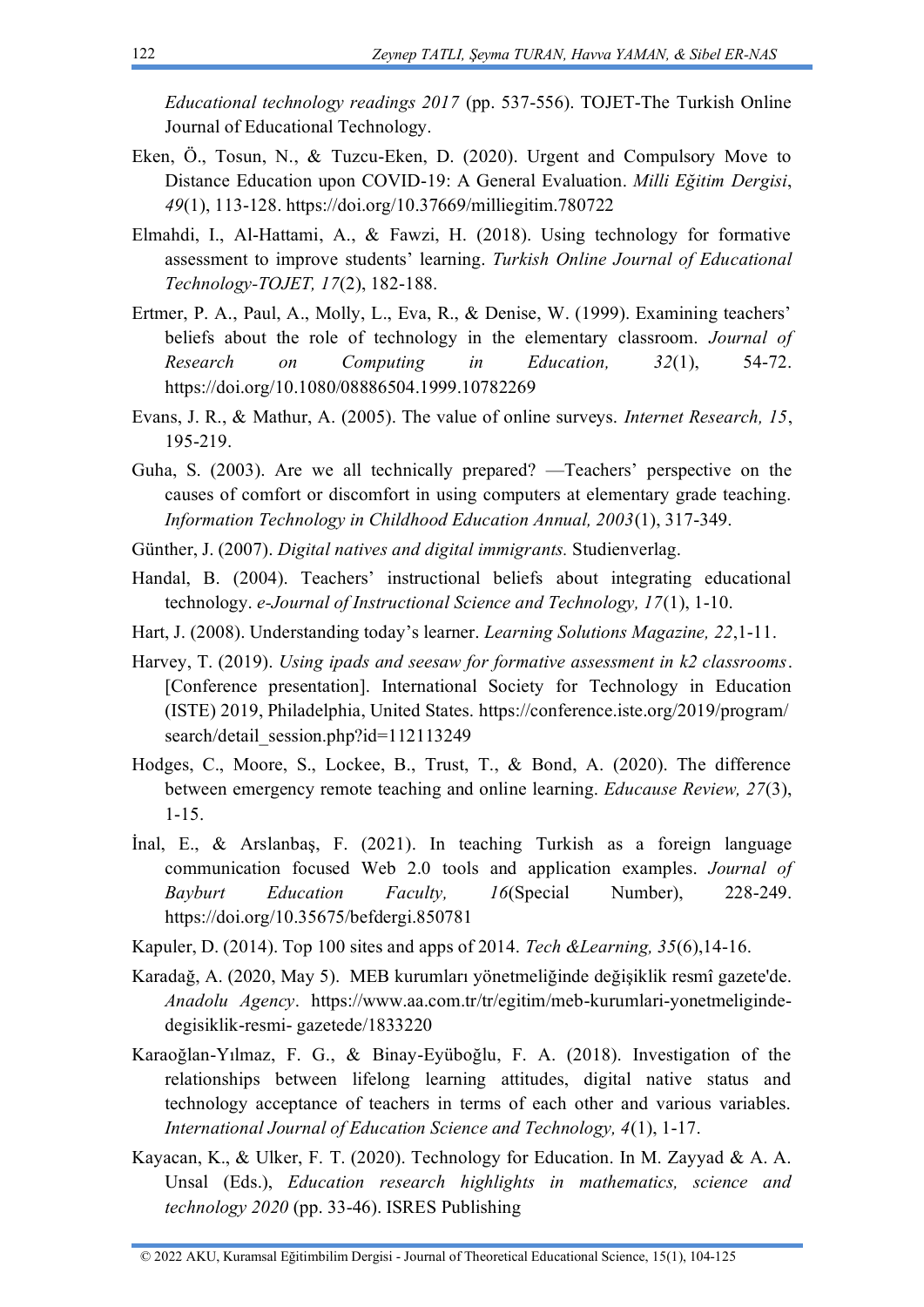- Keskin, M., & Kaya, D. Ö. (2020). Evaluation of students' feedbacks on web-based distance education in the COVID-19 process. *İzmir Katip Çelebi University Faculty of Health Science Journal, 5*(2), 59-67.
- Konan, N. (2010). Computer literacy levels of teachers. *Procedia-Social and Behavioral Sciences, 2*(2), 2567-2571. https://doi.org/10.1016/j.sbspro.2010.03.374
- Lake, R., & Olson, L. (2020). *Learning as we go: Principles for effective assessment during the COVID-19 pandemic.* Center on Reinventing Public Education.
- Landis, J. R., & Koch, G. G. (1977). An application of hierarchical kappa-type statistics in the assessment of majority agreement among multiple observers*. Biometrics*, *33,*  363-374.
- Martínez-Villaseñor, M. D. L., González-Mendoza, M., & Danvila Del Valle, I. (2014). Enrichment of learner profile with ubiquitous user model interoperability. *Computación Sistemas, 18*(2), 359-374. https://doi.org/10.13053/CyS-18-2-2014- 037
- Ministy of National Education [MoNE]. (2020). *Sınıf eğitimi öğretmen rehber kitapçığı.* [https://odsgm.meb.gov.tr/meb\\_iys\\_dosyalar/2020\\_08/26145857\\_Sinif.pdf](https://odsgm.meb.gov.tr/meb_iys_dosyalar/2020_08/26145857_Sinif.pdf)
- Orhan-Göksün, D., Filiz, O., & Kurt, A. A. (2018). Education bag: Development of a social website which presents Web 2.0 tools in a categorical way. *Ege Education Journal, 19*(2), 505-533. https://doi.org/10.12984/egeefd.437670
- Özer, M. (2020). Educational policy actions by the ministry of national education in the times of covid-19 pandemic in Turkey. *Kastamonu Education Journal*, *28*(3), 1124- 1129. https://doi.org/10.24106/kefdergi.722280
- Özpınar, İ. (2020). Preservice teachers' use of Web 2.0 tools and perspectives on their use in real classroom environments. *Turkish Journal of Computer and Mathematics Education (TURCOMAT)*, *11*(3), 814-841. https://doi.org/10.16949/turkbilmat.736600
- Pamuk, S., Ülken, A., & Dilek, N. (2012). The investigation of preservice teachers' technology integration competencies from technological pedagogical content knowledge framework. *Mustafa Kemal University Journal of Social Sciences Institute 9*(17), 415-438.
- Prensky, M. (2010). *Teaching digital natives: Partnering for real learning.* Corwin A Sage Company.
- Seo, Y. J., & Woo, H. (2010). The identification, implementation, and evaluation of critical user interface design features of computer-assisted instruction programs in mathematics for students with learning disabilities. *Computers & Education, 55*(1), 363-377. https://doi.org/10.1016/j.compedu.2010.02.002
- Şimşek, Ö., Bars, M., & Zengin, Y. (2017). The use of information and communication technologies in the assessment and evaluation process in mathematics instruction. *International Journal of Curriculum and Instructional Studies (IJOCIS), 7*(13), 189-207.
- Sugar, W. (2002). Applying human-centered design to technology integration: Three alternative technology perspectives. *Journal of Computing in Teacher Education, 19*(1), 12-17.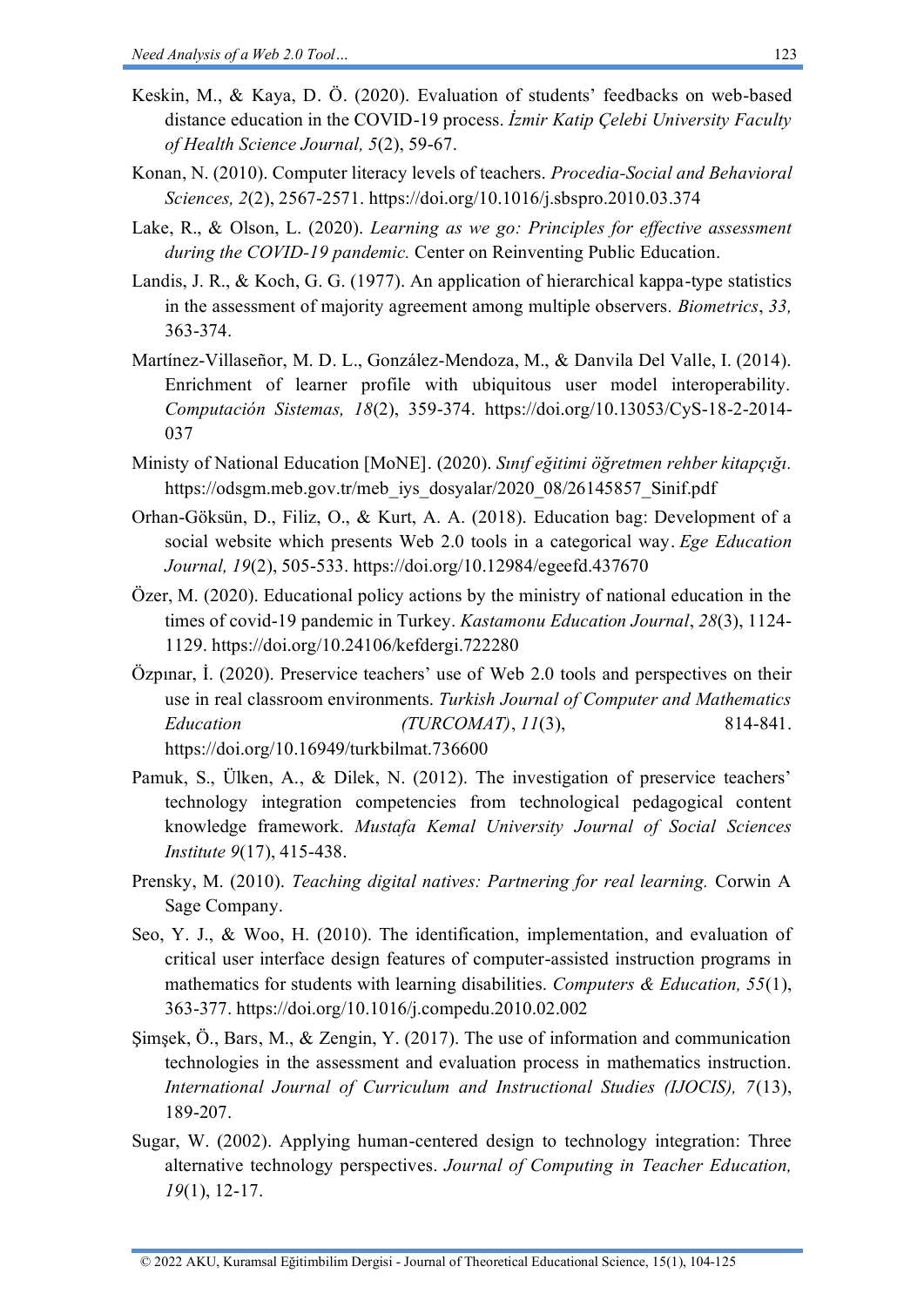- Süral, İ., & Girmen, P. (2019). Digital assessment in social studies course. *Eskişehir Osmangazi University Journal of Social Sciences, 20*(04), 289-304. https://doi.org/10.17494/ogusbd.548361
- Taşlıçay-Arslan, Ș. (2019). New generation exam tool Flipquiz. *Abant İzzet Baysal University Journal of the Faculty of Education, 19*(4), 1538-1549. https://doi.org/10.17240/aibuefd.2019..-518445
- Tatlı, Z. (2019). *Ölçme değerlendirmede Web 2.0* [*Web 2.0 in assessment]*. Pegem Publications.
- Tatlı, Z., Er-Nas, S., Turan, Ş., & Yaman, H. (2021). Determination of the Classroom Teachers' Measurement and Assessment Needs in the Emergency Distance Education Processes. *Inonu University Journal of the Faculty of Education, 22*(2), 953-987. https://doi.org/10.17679/inuefd.901997
- Tatlı, Z., İpek Akbulut, H., & Altınışık, D. (2019). Changing attitudes towards educational technology usage in classroom: Web 2.0 tools. *Malaysian Online Journal of Educational Technology, 7*(2), 1-19. https://doi.org/10.17220/mojet.2019.02.001
- Tuluk, A., & Yurdugül, H. (2020). Design and development of a Web based dynamic assessment system to increase students' learning effectiveness. *International Journal of Assessment Tools in Education, 7*(4), 631-656. https://doi.org/10.21449/ijate.730454
- UNESCO. (2020a). *School closures caused by Coronavirus (Covid-19).* UNESCO. <https://en.unesco.org/covid19/educationresponse>
- UNESCO. (2020b). *Startling digital divides in distance learning emerge.* UNESCO. <https://en.unesco.org/news/startling-digital-divides-distance-learning-emerge>
- UNICEF. (2020). *UNICEF and Microsoft launch global learning platform to help address COVID-19 education crisis.* UNICEF. [https://www.unicef.org/press](https://www.unicef.org/press-releases/unicef-and-microsoft-launch-global-learning-platform-help-address-covid-19-education)[releases/unicef-and-microsoft-launch-global-learning-platform-help-address-covid-](https://www.unicef.org/press-releases/unicef-and-microsoft-launch-global-learning-platform-help-address-covid-19-education)[19-education](https://www.unicef.org/press-releases/unicef-and-microsoft-launch-global-learning-platform-help-address-covid-19-education)
- Vitanova, V., Atanasova-Pachemska, T., Iliev, D., & Pachemska, S. (2015). Factors affecting the development of ICT competencies of teachers in primary schools. *Procedia-Social and Behavioral Sciences, 191*, 1087-1094. https://doi.org/10.1016/j.sbspro.2015.04.344
- Wang, W.-T., & Wang, C.-C. (2009). An empirical study of instructor adoption of webbased learning systems. *Computers & Education, 53,* 761-774.
- World Health Organization [WHO]. (2020, March). *WHO director-general's opening remarks at the media briefing on COVID-19*. [https://www.who.int/dg/speeches/detail/who-director-general-s-opening-remarks](https://www.who.int/dg/speeches/detail/who-director-general-s-opening-remarks-at-the-media-briefing-on-COVID-19)[at-the-media-briefing-on-COVID-19](https://www.who.int/dg/speeches/detail/who-director-general-s-opening-remarks-at-the-media-briefing-on-COVID-19)
- Yıldırım, A., & Şimşek, H. (2011). *Qualitative research methods in the social sciences.*  Seçkin Publisher.
- Yin, R. K. (2002). *Case study research: Design and methods*. SAGE Publications.
- Yurdugül, H., & Bayrak, F. (2014). The acceptance of Web based formative assessment system for primary school students. *Educational Sciences and Practice,13*(26), 167-186.